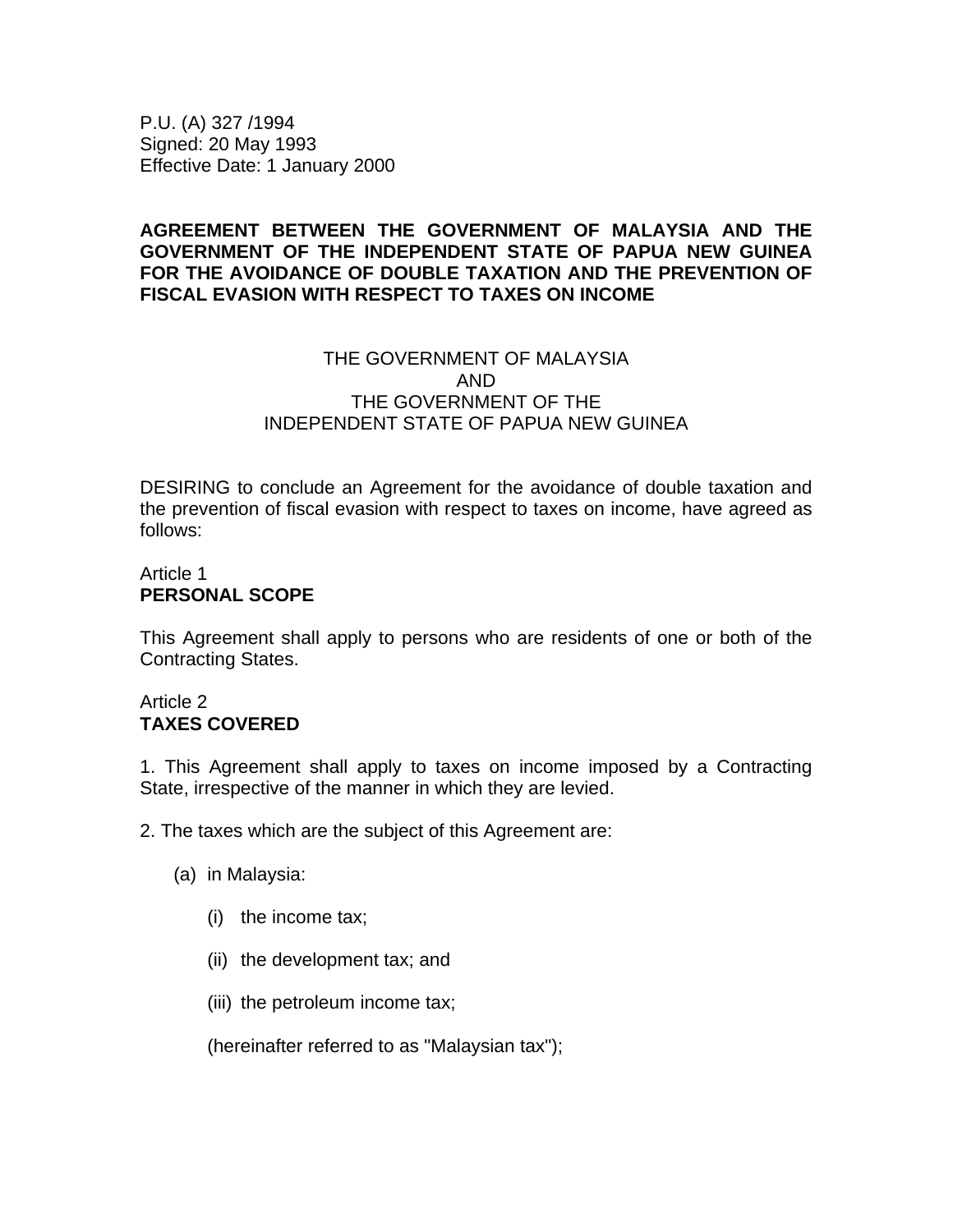(b) in Papua New Guinea:

the income tax imposed under the law of Papua New Guinea, including:

- (i) the salary or wages tax;
- (ii) the additional profits tax upon taxable additional profits from mining operations;
- (iii) the additional profits tax upon taxable additional profits from petroleum operations;
- (iv) the specific gains tax;
- (v) the dividend withholding tax;
- (vi) the training levy;
- (vii) the foreign contractor withholding tax; and
- (viii) the management fee withholding tax;

(hereinafter referred to as "Papua New Guinea tax").

3. This Agreement shall also apply to any identical or substantially similar taxes which are imposed by either Contracting State after the date of signature of this Agreement in addition to, or in place of, the taxes of that Contracting State referred to in Paragraph 2 of this Article. The competent authorities of the Contracting States shall notify each other of any important changes which are made in their respective taxation laws.

### Article 3 **GENERAL DEFINITIONS**

- 1. In this Agreement, unless the context otherwise requires:
	- (a) the term "Malaysia" means the territories of the Federation of Malaysia, the territorial waters of Malaysia and the sea-bed and subsoil of the territorial waters, and includes any area extending beyond the limits of the territorial waters of Malaysia, and the sea-bed and subsoil of any such area, which has been or may hereafter be designated under the laws of Malaysia and in accordance with international law as an area over which Malaysia has sovereign rights for the purposes of exploring and exploiting the natural resources, whether living or non-living;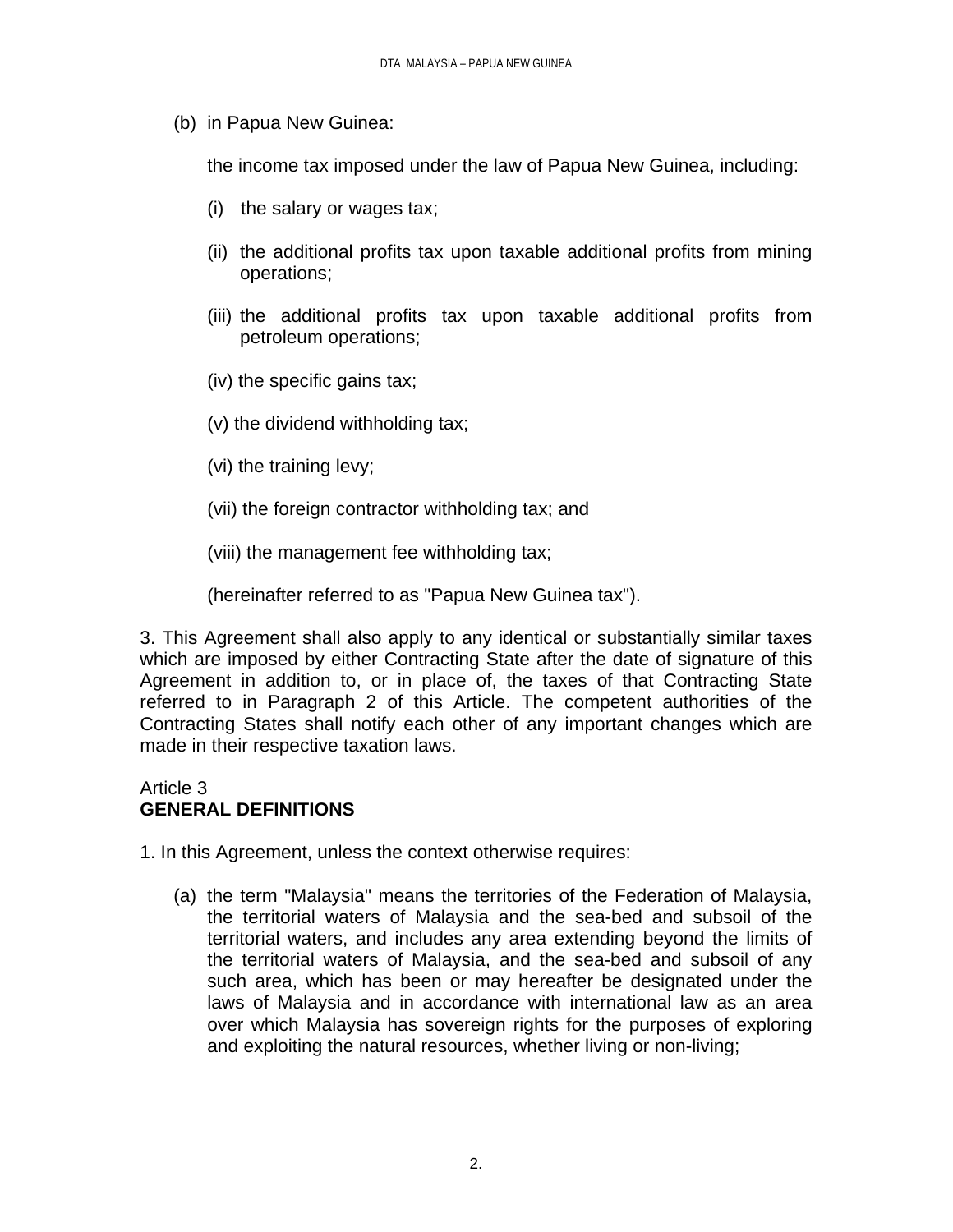- (b) the term "Papua New Guinea" means the Independent State of Papua New Guinea and, when used in a geographical sense, includes any area adjacent to territorial limits of Papua New Guinea in respect of which there is for the time being in force, consistently with international law, a law of Papua New Guinea dealing with the exploitation of any of the natural resources of the Continental Shelf, its sea bed and sub-soil;
- (c) the terms "a Contracting State" and "the other Contracting State" mean Malaysia or Papua New Guinea as the context requires;
- (d) the term "person" includes an individual, a company and any other body of persons which is treated as a person for tax purposes;
- (e) the term "company" means any body corporate or any entity which is treated as a body corporate for tax purposes;
- (f) the terms "enterprise of a Contracting State" and "enterprise of the other Contracting State" mean respectively an enterprise carried on by a resident of a Contracting State and an enterprise carried on by a resident of the other Contracting State;
- (g) the term "tax" means Malaysian tax or Papua New Guinea tax, as the context requires, but does not include any penalty or interest imposed under the taxation laws of either Contracting State;
- (h) the term "national" means:
	- (i) any individual possessing the nationality or citizenship of a Contracting State;
	- (ii) any legal person, partnership, association or other entity deriving its status as such from the laws in force in a Contracting State;
- (i) the term "competent authority" means:
	- (i) in the case of Malaysia, the Minister of Finance or his authorised representative; and
	- (ii) in the case of Papua New Guinea, the Chief Collector of Taxes or an authorised representative of the Chief Collector of Taxes;
- (j) the term "international traffic" means any transport by a ship or an aircraft operated by an enterprise of a Contracting State, except when the ship or the aircraft is operated solely between places in the other Contracting State.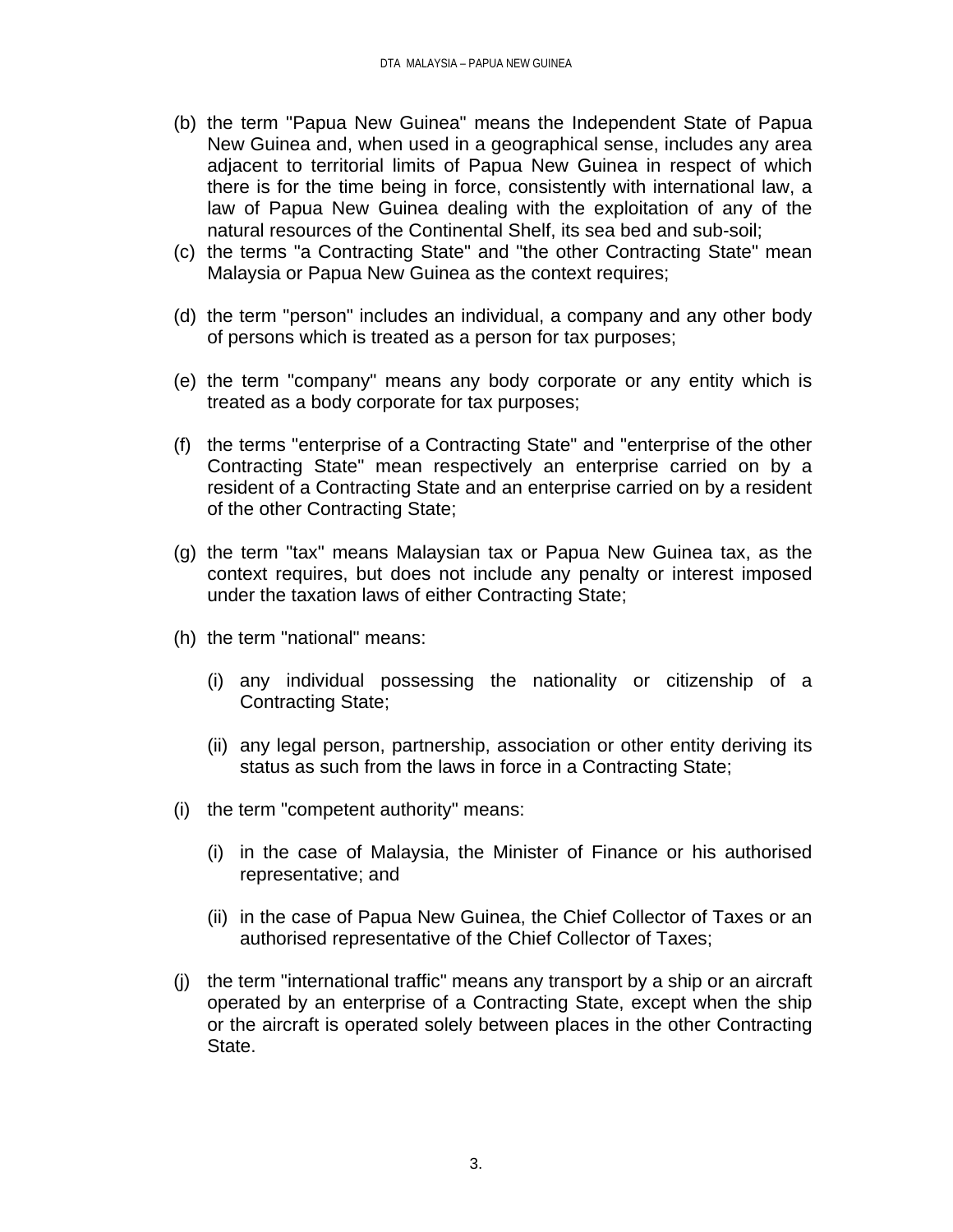2. In the application of this Agreement by a Contracting State, any term not defined therein shall, unless the context otherwise requires, have the meaning which it has under the laws of that State concerning the taxes to which this Agreement applies.

### Article 4 **RESIDENT**

1. For the purposes of this Agreement, the term "resident of a Contracting State" means:

- (a) in the case of Malaysia, a person who is resident in Malaysia for the purposes of Malaysian Tax; and
- (b) in the case of Papua New Guinea a person who is resident in Papua New Guinea for the purposes of Papua New Guinea tax.

2. Where by reason of the provisions of paragraph 1 of this Article an individual is a resident of both Contracting States, then his status shall be determined in accordance with the following rules:

- (a) he shall be deemed to be a resident of the State in which he has a permanent home available to him; if he has a permanent home available to him in both States, he shall be deemed to be deemed to be a resident of the State with which his personal and economic relations are closer (centre of vital interest);
- (b) if the State in which he has his centre of vital interests cannot be determined, or if he has no permanent home available to him in either State, he shall be deemed to be a resident of the State in which he has an habitual abode;
- (c) if he has an habitual abode in both States or in neither of them, he shall be deemed to be a resident of the State of which he is a national;
- (d) if he is a national of both States or is a national of neither of them, the competent authorities of the Contracting States shall settle the question by mutual agreement.

3. Where by reason of the provisions of paragraph 1 of this Article a person other than an individual is a resident of both Contracting States, then its status shall be determined in accordance with the following rules:

(a) that person shall be deemed to be a resident of the State in which its place of effective management is situated;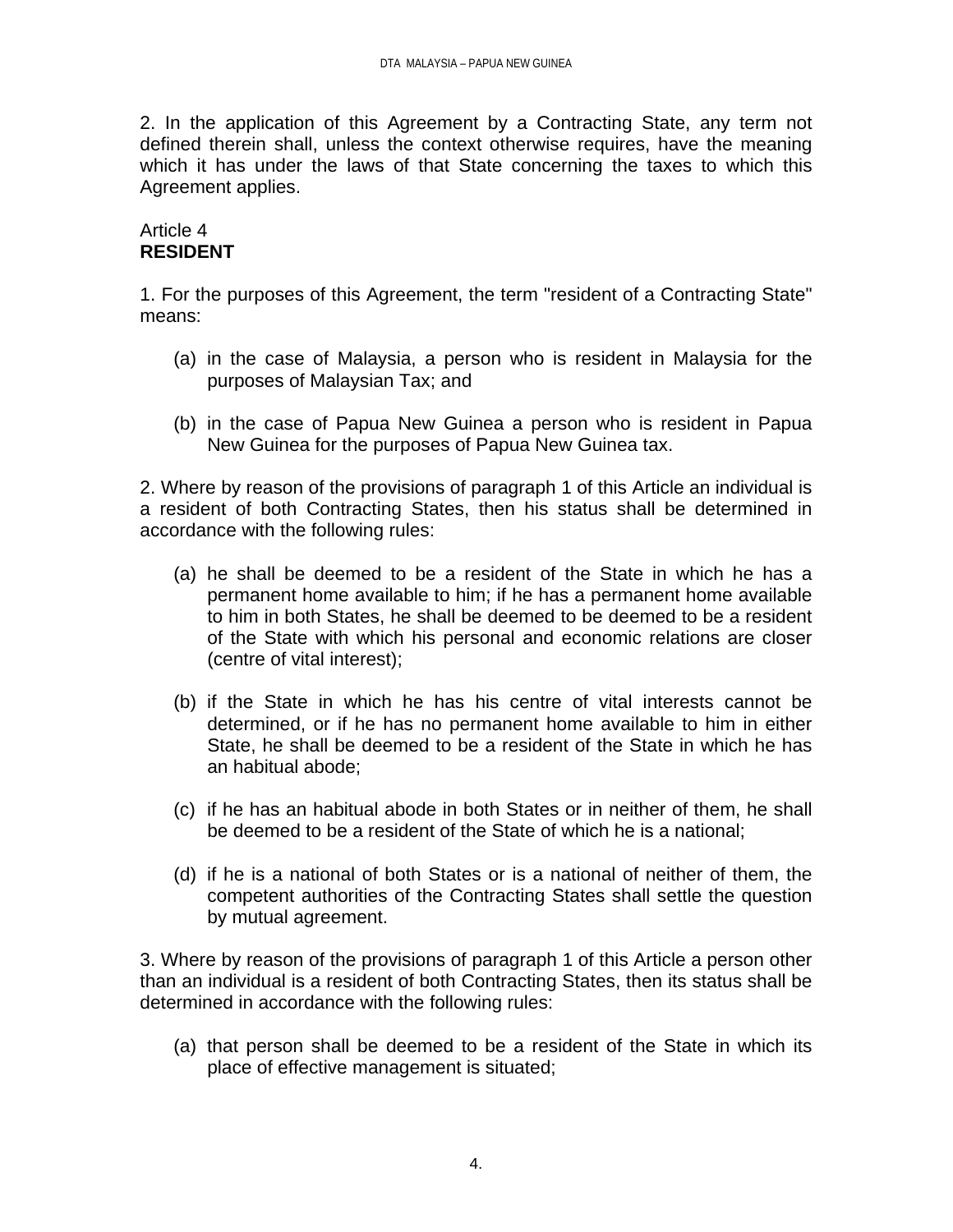(b) if it is not possible to determine that person's status under paragraph 4(a) of this Article the competent authorities of the Contracting States shall endeavour to do so by mutual agreement.

### Article 5 **PERMANENT ESTABLISHMENT**

1. For the purposes of this Agreement, the term "permanent establishment" means a fixed place of business through which the business of an enterprise is wholly or partly carried on.

- 2. The term "permanent establishment" includes especially:
	- (a) a place of management;
	- (b) a branch;
	- (c) an office;
	- (d) a factory;
	- (e) a workshop;
	- (f) a mine, an oil or gas well, a quarry or any other place of extraction of natural resources including timber or other forest produce;
	- (g) a place where agricultural or pastoral activity is carried on; and (h) a building site or construction, installation or assembly project which exists for more than six months in any calendar year.

3. An enterprise shall be deemed to have a permanent establishment in one of the Contracting States and to carry on business through that permanent establishment if:

- (a) it carries on supervisory activities in that State for more than six months in any calendar year in connection with a building site, or a construction, installation or assembly project which is being undertaken in that State; or
- (b) substantial equipment is being used for the purpose of mining or petroleum exploration in that State by, for or under a contract with the Enterprise.

4. Notwithstanding the preceding provisions of this Article, the term "permanent establishment" shall be deemed not to include: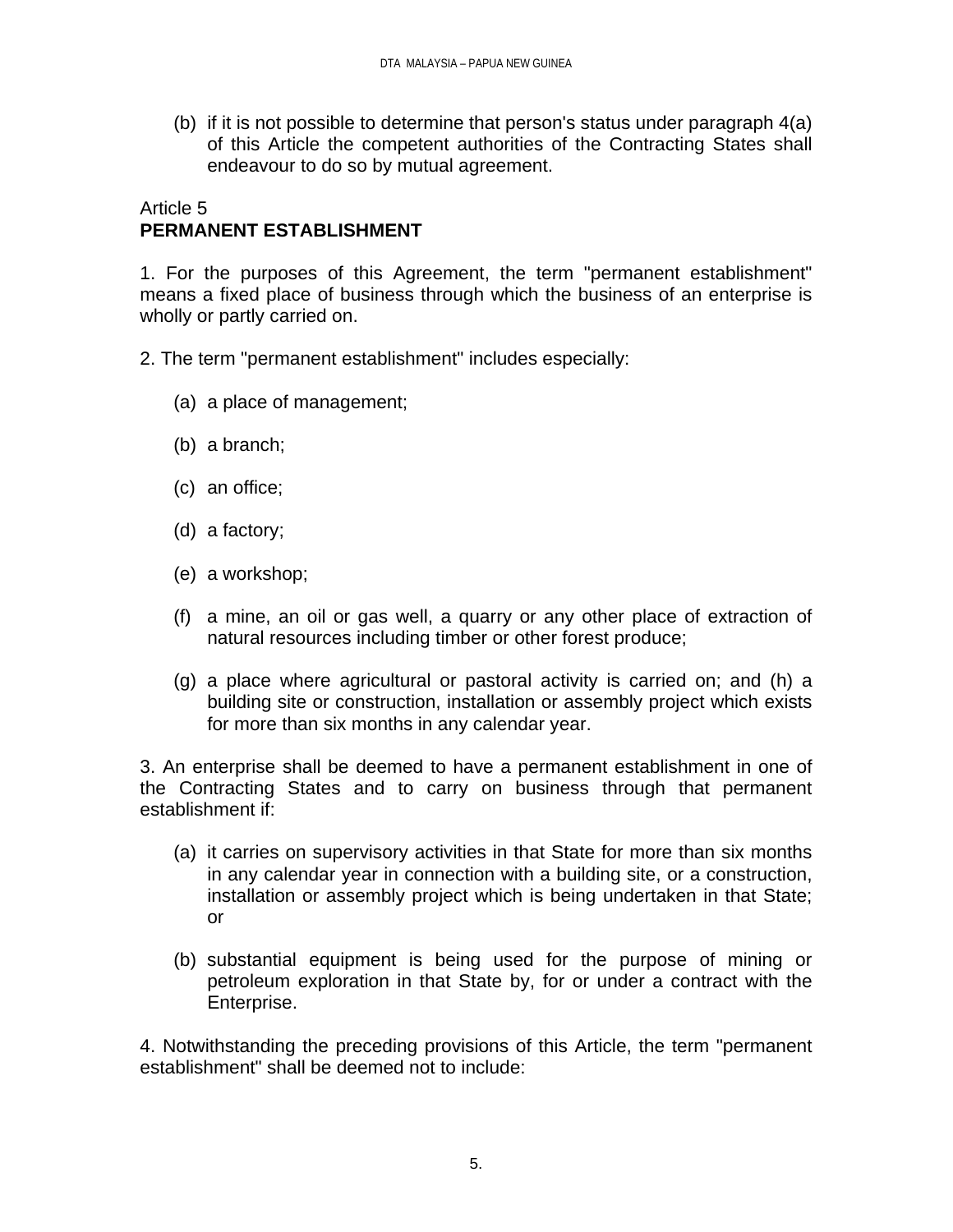- (a) the use of facilities solely for the purpose of storage or display of goods or merchandise belonging to the enterprise;
- (b) the maintenance of a stock of goods or merchandise belonging to the enterprise solely for the purpose of storage or display;
- (c) the maintenance of a stock of goods or merchandise belonging to the enterprise solely for the purpose of processing by another enterprise;
- (d) the maintenance of a fixed place of business solely for the purpose of purchasing goods or merchandise, or of collecting information, for the enterprise;
- (e) the maintenance of a fixed place of business solely for the purpose of carrying on, for the enterprise, any other activity of a preparatory or auxiliary character;
- (f) the maintenance of a fixed place of business solely for any combination of activities mentioned in sub-paragraphs (a) to (e) of this paragraph, provided that the overall activity of the fixed place of business resulting from this combination is of a preparatory or auxiliary character.

5. A person acting in one of the Contracting States on behalf of an enterprise of the other Contracting State, other than an agent of an independent status to whom paragraph 7 applies, shall be deemed to be a permanent establishment of that enterprise in the first-mentioned State if:

- (a) the person has, and habitually exercises in that State, an authority to conclude contracts on behalf of the enterprise, unless the person's activities are limited to the mere purchase of goods or merchandise for the enterprise;
- (b) the person has no such authority, but habitually maintains in that State a stock of goods or merchandise from which the person regularly delivers in that State goods or merchandise on behalf of the enterprise; or
- (c) in so acting, the person manufactures or processes in that State for the enterprise goods or merchandise belonging to the enterprise.

6. An enterprise shall not be deemed to have a permanent establishment in a Contracting State merely because it carries on business in that State through a broker, general commission agent or any other agent of an independent status, provided that such persons are acting in the ordinary course of their business.

However, when the activities of such an agent are devoted wholly or almost wholly on behalf of that enterprise, he shall not be considered an agent of an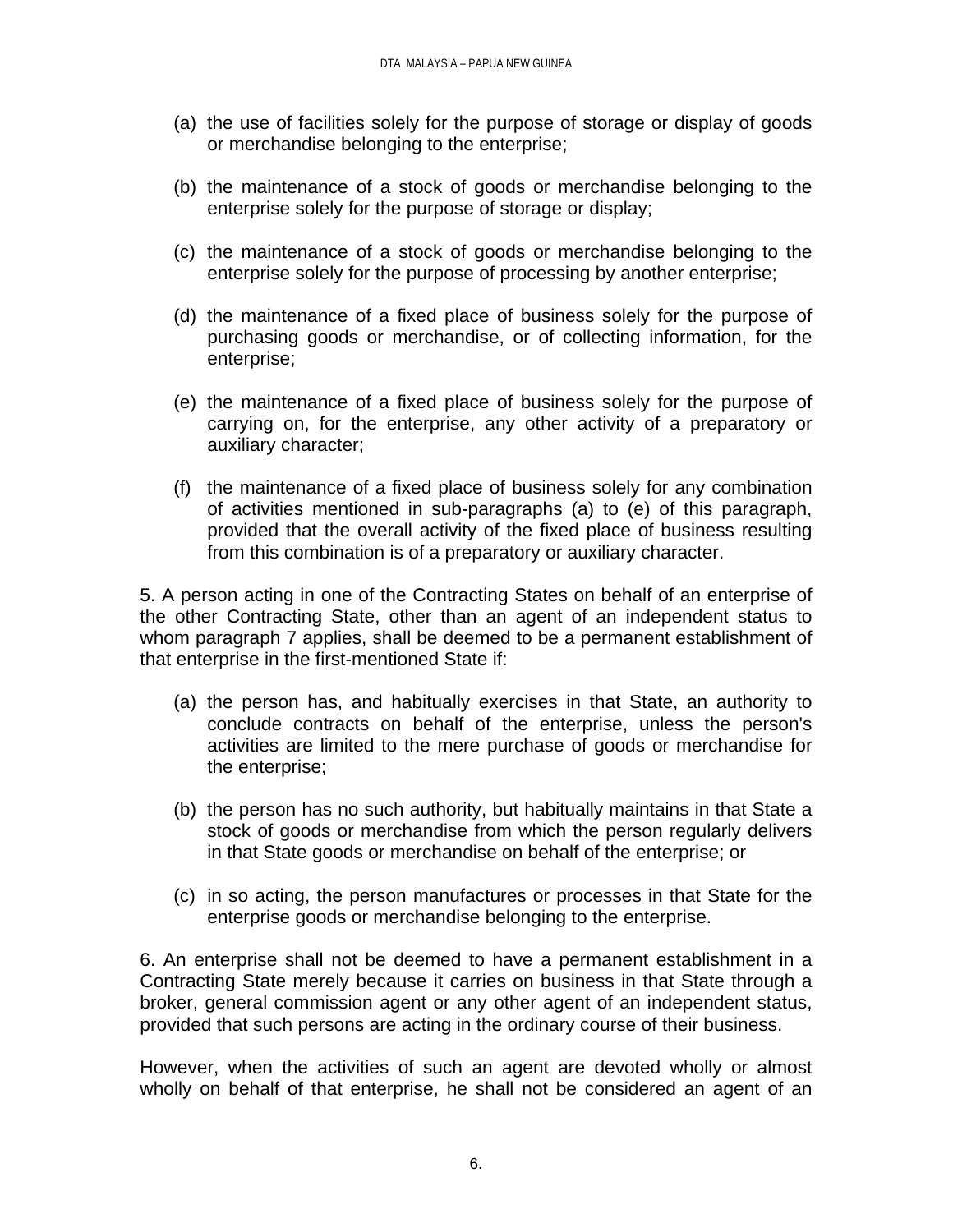independent status the transactions between the agent and the enterprise were not made under arm's length conditions.

7. The fact that a company which is a resident of a Contracting State controls or is controlled by a company which is a resident of the other Contracting State, or which carries on business in that other State (whether through a permanent establishment or otherwise), shall not of itself constitute either company a permanent establishment of the other.

### Article 6 **INCOME FROM IMMOVABLE PROPERTY**

1. Income derived by a resident of a Contracting State from immovable property situated in the other Contracting State may be taxed in that other State.

2. For the purposes of this Agreement, the term "immovable property" shall have the meaning which it has under the law of the Contracting State in which the property in question is situated. The term shall in any case include property accessory to immovable property, livestock and equipment used in agriculture and forestry, rights to which the provisions of general law respecting landed property apply, usufruct of immovable property and rights to variable or fixed payments as consideration for the working of, or the right to work, or the right to explore for, mineral deposits, oil or gas wells, quarries and other places of extraction of natural resources including timber and other forest produce; ships, boats and aircraft shall not be regarded as immovable property.

3. The provisions of paragraph 1 of this Article shall apply to income derived from the direct use, letting, or use in any other form of immovable property.

4. Any interest or right referred to in paragraph 2 shall be regarded as situated where the land, mineral deposits, sources and other natural resources, as the case may be, are situated or where the exploration may take place.

5. The provisions of paragraphs 1 and 3 of this Article shall also apply to the income from immovable property of an enterprise and to income from immovable property used for the performance of independent personal services.

### Article 7 **BUSINESS PROFITS**

1. The profits of an enterprise of a Contracting State shall be taxable only in that State unless the enterprise carries on business in the other Contracting State through a permanent establishment situated therein. If the enterprise carries on business as aforesaid, the profits of the enterprise may be taxed in the other State but only so much of them as is directly or indirectly attributable to that permanent establishment.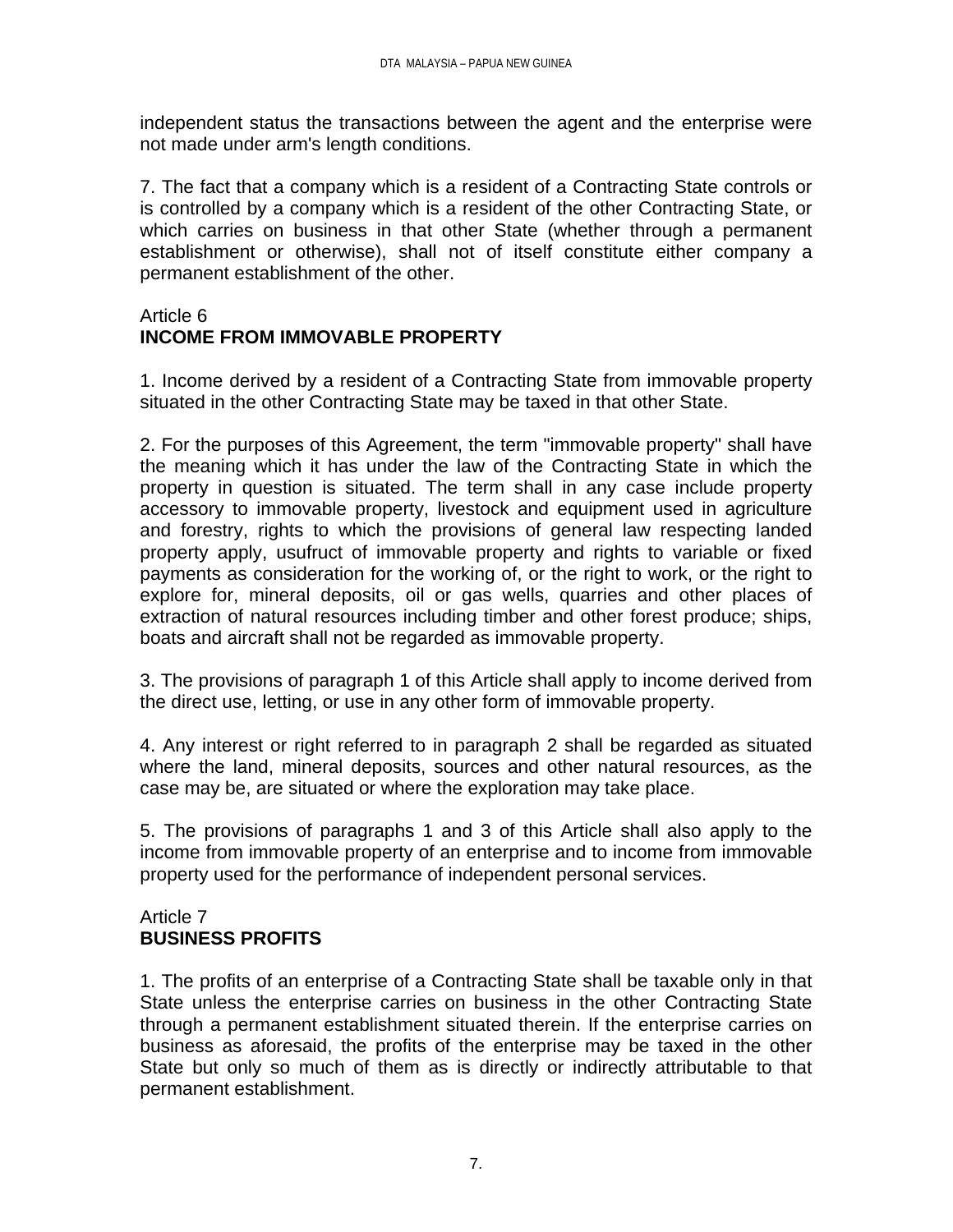2. Subject to the provisions of paragraph 3, where an enterprise of a Contracting State carries on business in the other Contracting State through a permanent establishment situated therein, there shall in each Contracting State be attributed to that permanent establishment the profits which it might be expected to make if it were a distinct and separate enterprise engaged in the same or similar activities under the same or similar conditions and dealing wholly independently with the enterprise of which it is a permanent establishment.

3. In determining the profits of a permanent establishment, there shall be allowed as deductions expenses including executive and general administrative expenses, which would be deductible if the permanent establishment were an independent enterprise, insofar as they are reasonably allocable to the permanent establishment, whether incurred in the State in which the permanent establishment is situated or elsewhere.

4. No profits shall be attributed to a permanent establishment by reason of the mere purchase by that permanent establishment of goods or merchandise for the enterprise.

5. Nothing in this Article shall affect the application of any law of a Contracting State relating to the determination of the tax liability of a person in cases where the information available to the competent authority of that State is inadequate to determine the profits to be attributed to a permanent establishment, provided that law shall be applied, so far as the information available to the competent authority permits, consistently with the principles of this Article.

6. For the purposes of the preceding paragraphs, the profits to be attributed to the permanent establishment shall be determined by the same method year by year unless there is good and sufficient reason to the contrary.

7. Nothing in this Article shall affect the operation of:

- (a) the law of Papua New Guinea relating to the tax chargeable on that part, deemed to be taxable income, of an insurance premium paid to an enterprise of Malaysia, provided that the tax rate applied to such income shall not exceed the rate which would be imposed on the income of a corporation resident in Papua New Guinea and carrying on an insurance business;
- (b) the law of Papua New Guinea relating to:
	- (i) the specific gains tax; or
	- (ii) the taxation of income derived by a foreign contractor from a prescribed contract within the meaning of that law, where, in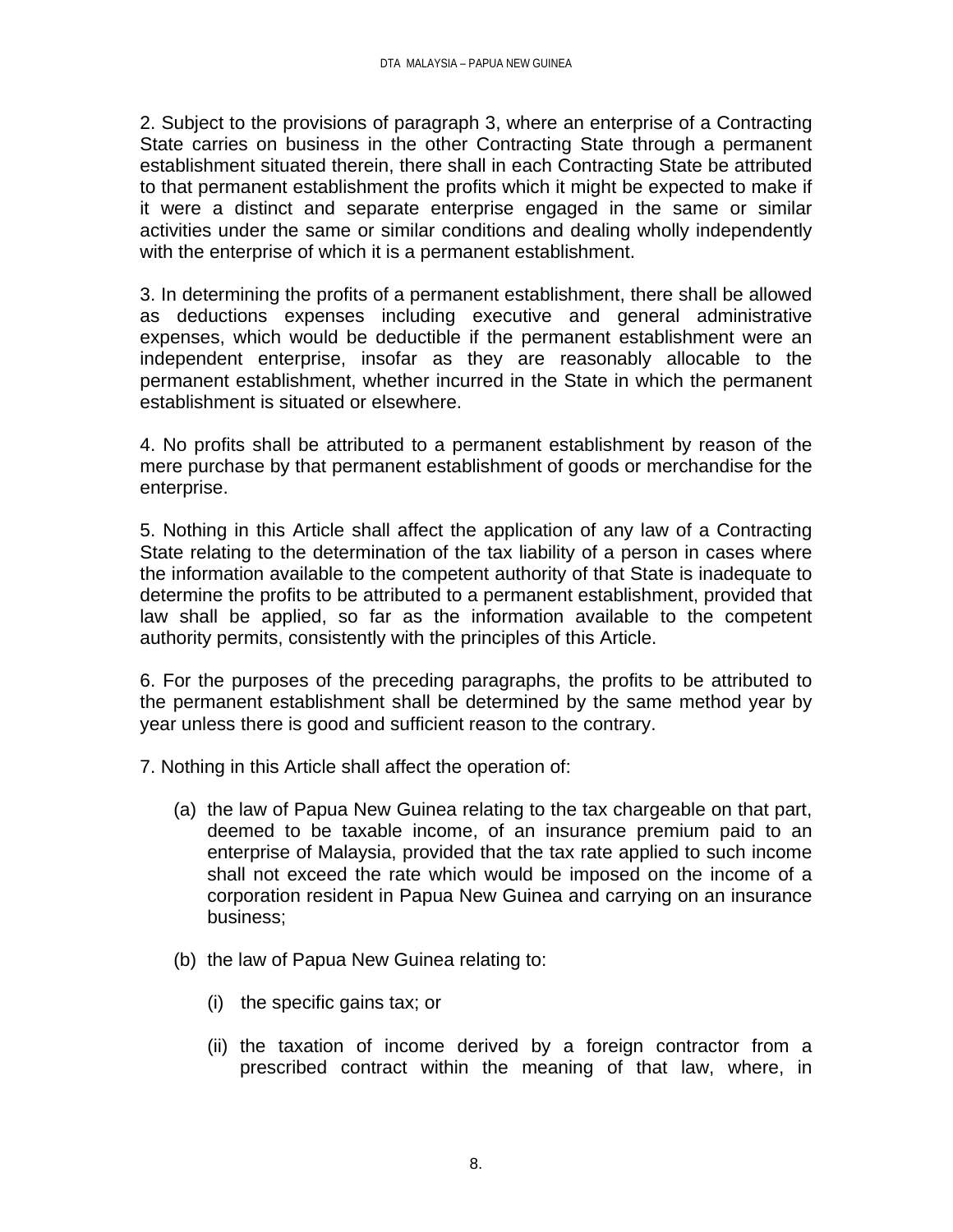accordance with this Agreement, that contractor is a resident of Malaysia with a permanent establishment in Papua New Guinea.

provided that if the relevant law in force in either Contracting State at the date of signature of this Agreement is varied (other than in minor respects so as not to affect its general character) the Contracting States shall consult with each other with a view to agreeing to any amendment of this paragraph that may be appropriate.

8. Where profits include items which are dealt with separately in other Articles of this Agreement, then the provisions of those Articles shall not be affected by the provisions of this Article.

## Article 8 **SHIPPING AND AIR TRANSPORT**

1. Profits derived by an enterprise of a Contracting State from the operation of a ship or an aircraft in international traffic shall be taxable only in that State.

2. Paragraph 1 shall also apply to the share of the profits from the operation of ships or aircraft derived by a resident of a Contracting State through participation in a pool, a joint business or an international operating agency.

3. Profits derived by an enterprise of a Contracting State from a contract which provides for the rental of a ship on a bareboat basis in the course of a business principally consisting of the operation of ships for the carriage of passengers, livestock, mail, goods or merchandise shall be taxable only in that state except where the profits are derived from a contract under which the ship is used wholly or mainly in the other Contracting State. If the contract so provides and the ship is so used the profits from that contract may be taxed in that State.

### Article 9 **ASSOCIATED ENTERPRISES**

- 1. Where:
- (a) an enterprise of a Contracting State participates directly or indirectly in the management, control or capital of an enterprise of the other Contracting State; or
- (b) the same persons participate directly or indirectly in the management, control or capital or an enterprise of a Contracting State and an enterprise of the other Contracting State;

and in either case conditions are made or imposed between the two enterprises in their commercial or financial relations which differ from those which would be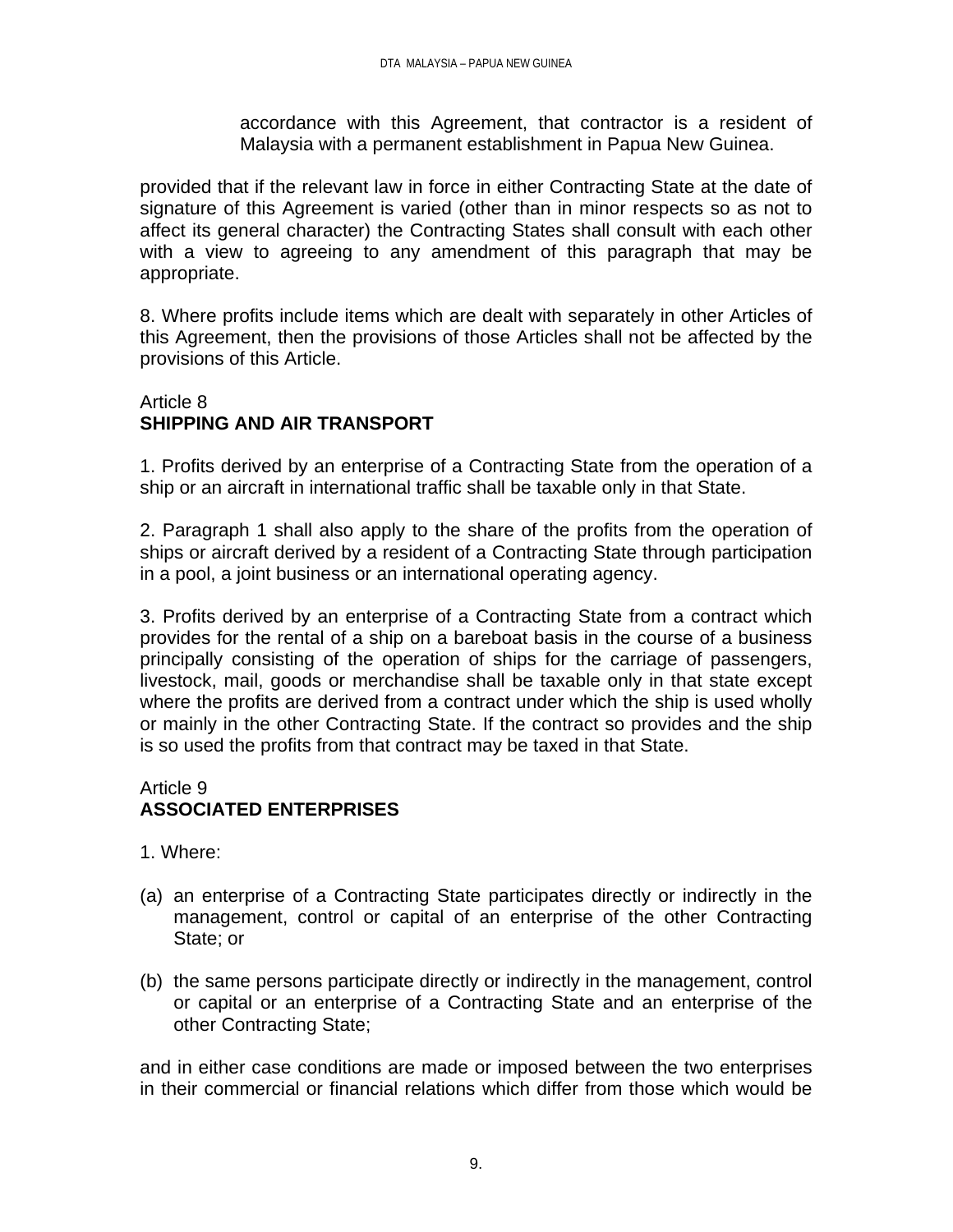made between independent enterprises, then any profits which would, but for those conditions, have accrued to one of the enterprises, but, by reason of those conditions, have not so accrued, may be included in the profits of that enterprise and taxed accordingly.

2. Nothing in this Article shall affect the application of any law of a Contracting State relating to the determination of the tax liability of a person, including determinations in cases where the information available to the competent authority of that State is inadequate to determine the income to be attributed to an enterprise, provided that law shall be applied, so far as it is practicable to do so, consistently with the principles of this Article.

### Article 10 **DIVIDENDS**

1. Dividends derived from a company which is a resident of a Contracting State by a resident of the other Contracting State may be taxed in that other State.

2. However, dividends derived from a company which is a resident of Papua New Guinea by a resident of Malaysia may be taxed in Papua New Guinea in accordance with the laws of Papua New Guinea but if the recipient is the beneficial owner of the dividends the tax so charged shall not exceed 15 per cent of the gross amount of the dividends.

3. Dividends derived from a company which is a resident of Malaysia by a resident of Papua New Guinea who is the beneficial owner thereof shall be exempt from any tax in Malaysia which is chargeable on dividends in addition to the tax chargeable in respect of the income of the company. Nothing in this paragraph shall affect the provisions of the Malaysian law under which the tax in respect of a dividend derived by a company which is a resident of Malaysia from which Malaysian tax has been, or has been deemed to be, deducted may be adjusted by reference to the rate of tax appropriate to the Malaysian year of assessment immediately following that in which the dividend was paid.

4. The term "dividends" as used in this Article means income from shares or other rights, not being debt-claims, participating in profits, as well as income from other corporate rights which is subjected to the same taxation treatment as income from shares by the laws of the State of which the company making the distribution is a resident.

5. The provisions of paragraphs 1, 2 and 3 shall not apply if the beneficial owner of the dividends, being a resident of a Contracting State, carries on business in the other Contracting State, of which the company paying the dividends is a resident, through a permanent establishment situated therein, and the holding in respect of which the dividends are paid is effectively connected with such permanent establishment. In such a case, the provisions of Article 7 shall apply.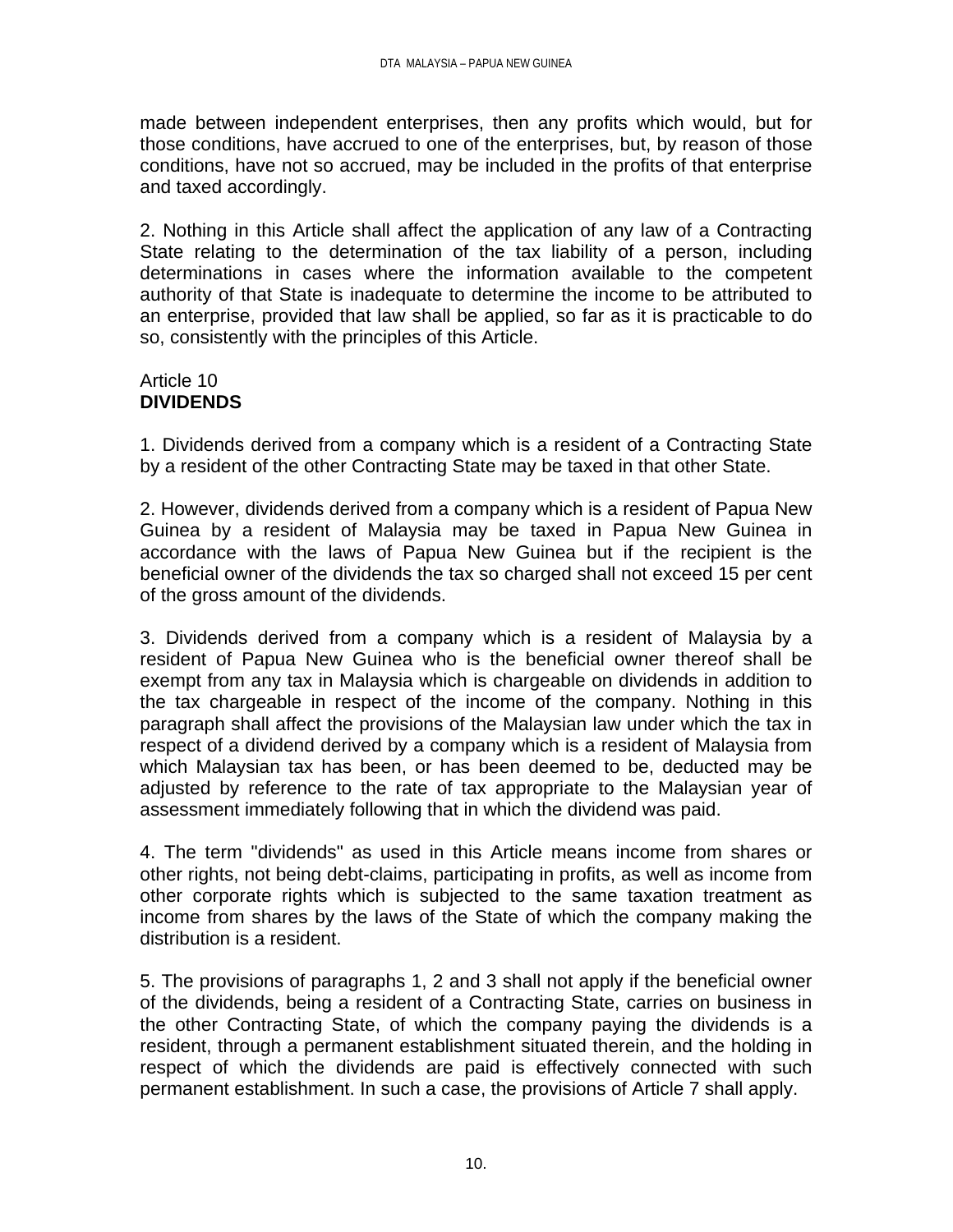6. Where a company which is a resident of a Contracting State derives income or profits from the other Contracting State, that other State may not impose any tax on the dividends paid by the company to persons who are not residents of that other State, or subject the company's undistributed profits to a tax on undistributed profits, even if the dividends paid or the undistributed profits consist wholly or partly of income or profits arising in such other State.

### Article 11 **INTEREST**

1. Interest arising in a Contracting State and paid to a resident of the other Contracting State may be taxed in that other state.

2. However, such interest may also be taxed in the Contracting State in which it arises, and according to the laws of that State; but where the beneficial owner of such interest is a resident of the other Contracting State the tax so charged shall not exceed 15 per cent of the gross amount of the interest.

3. Notwithstanding the provisions of paragraph 2, interest to which a resident of Papua New Guinea is beneficially entitled shall be exempt from Malaysian tax if the loan or other indebtedness in respect of which the interest is paid is an approved loan as defined in section 2(1) of the Income Tax Act, 1967 of Malaysia.

4. Notwithstanding the provisions of paragraphs 2 and 3, the Government of a Contracting State shall be exempt from tax in the other Contracting State in respect of interest derived by the Government from that other State.

5. For the purposes of paragraph 4, the term "Government":

- (a) in the case of Malaysia means the Government of Malaysia and shall include:
	- (i) the governments of the States;
	- (ii) the local authorities;
	- (iii) the statutory bodies;
	- (iv) the Bank Negara Malaysia; and
	- (v) such institutions, the capital of which is wholly owned by the Government of Malaysia or the governments of the States, or the local authorities or the statutory bodies thereof, as may be agreed upon from time to time between the competent authorities of the Contracting States;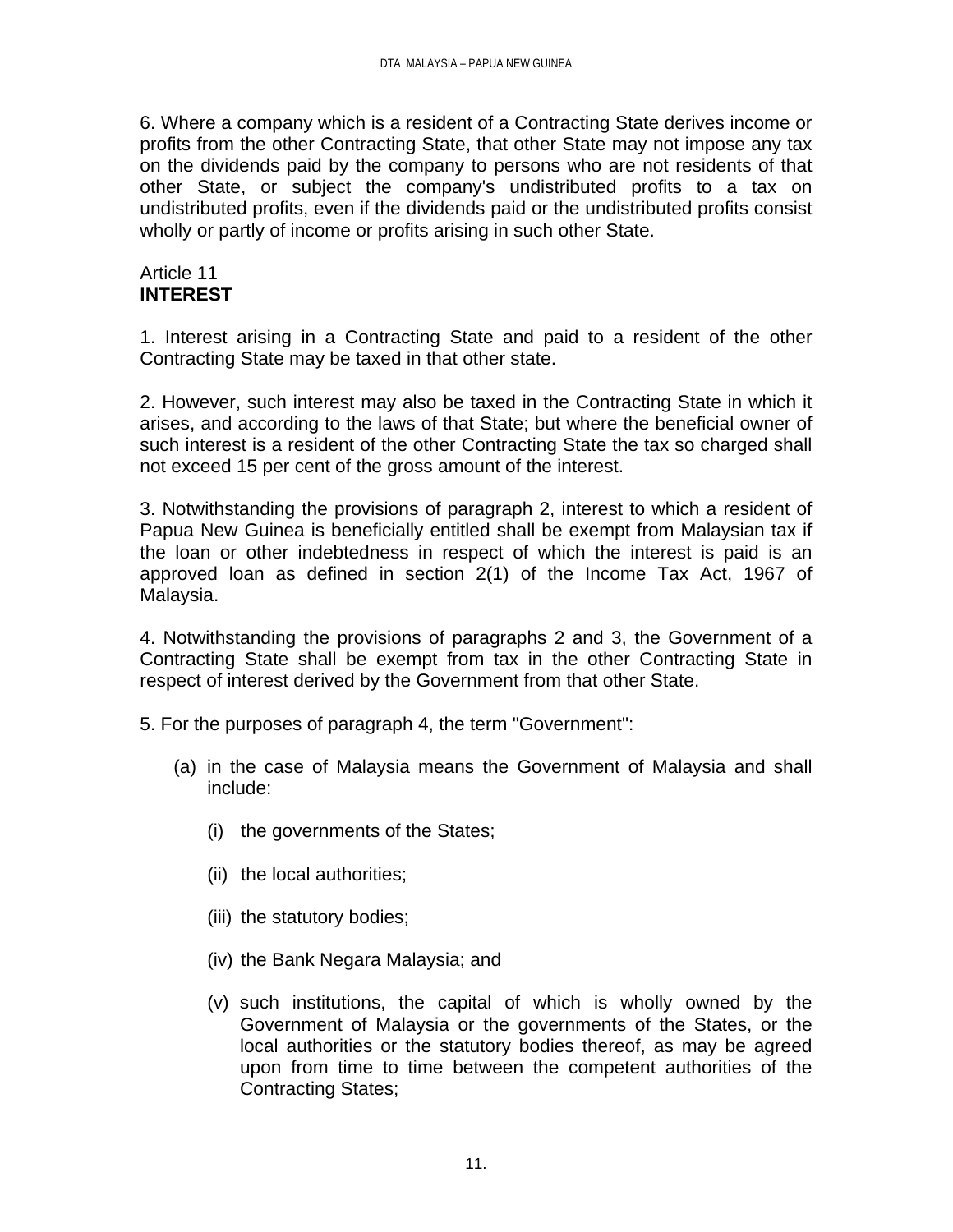- (b) in the case of Papua New Guinea means the Government of the Independent State of Papua New Guinea and shall include:
	- (i) the Provincial Governments;
	- (ii) the local authorities;
	- (iii) the statutory bodies; and
	- (iv) such institutions, the capital of which is wholly owned by the Independent State of Papua New or Provincial Governments, local authorities or statutory bodies thereof as may be agreed upon from time to time between the competent authorities of the Contracting States.

6. The term "interest" as used in this Article means income from debt claims of every kind, whether or not secured by mortgage, and whether or not carrying a right to participate in the debtor's profits, and in particular, income from government securities and income from bonds or debentures.

7. The provisions of paragraphs 1, 2 and 3 shall not apply if the beneficial owner of the interest, being a resident of a Contracting State in which the interest arises, through a permanent establishment situated therein, and the debt-claim in respect of which the interest is paid is effectively connected with such permanent establishment. In such a case, the provisions of Article 7 shall apply.

8. Interest shall be deemed to arise in a Contracting State when the payer is that State itself, a political sub-division, a local authority or a resident of that State. Where, however, the person paying the interest, whether he is a resident of a Contracting State or not, has in a Contracting State a permanent establishment in connection with which the indebtedness on which the interest is paid was incurred, and such interest is borne by such permanent establishment, then such interest shall be deemed to arise in the State in which the permanent establishment is situated.

9. Where, by reason of a special relationship between the payer and the beneficial owner or between both of them and some other person, the amount of the interest paid exceeds, for whatever reason, the amount which would have been agreed upon by the payer and the beneficial owner in the absence of such relationship, the provisions of this Article shall apply only to the last-mentioned amount. In such case, the excess part of the payments shall remain taxable according to the laws of each Contracting State, due regard being had to the other provisions of this Agreement.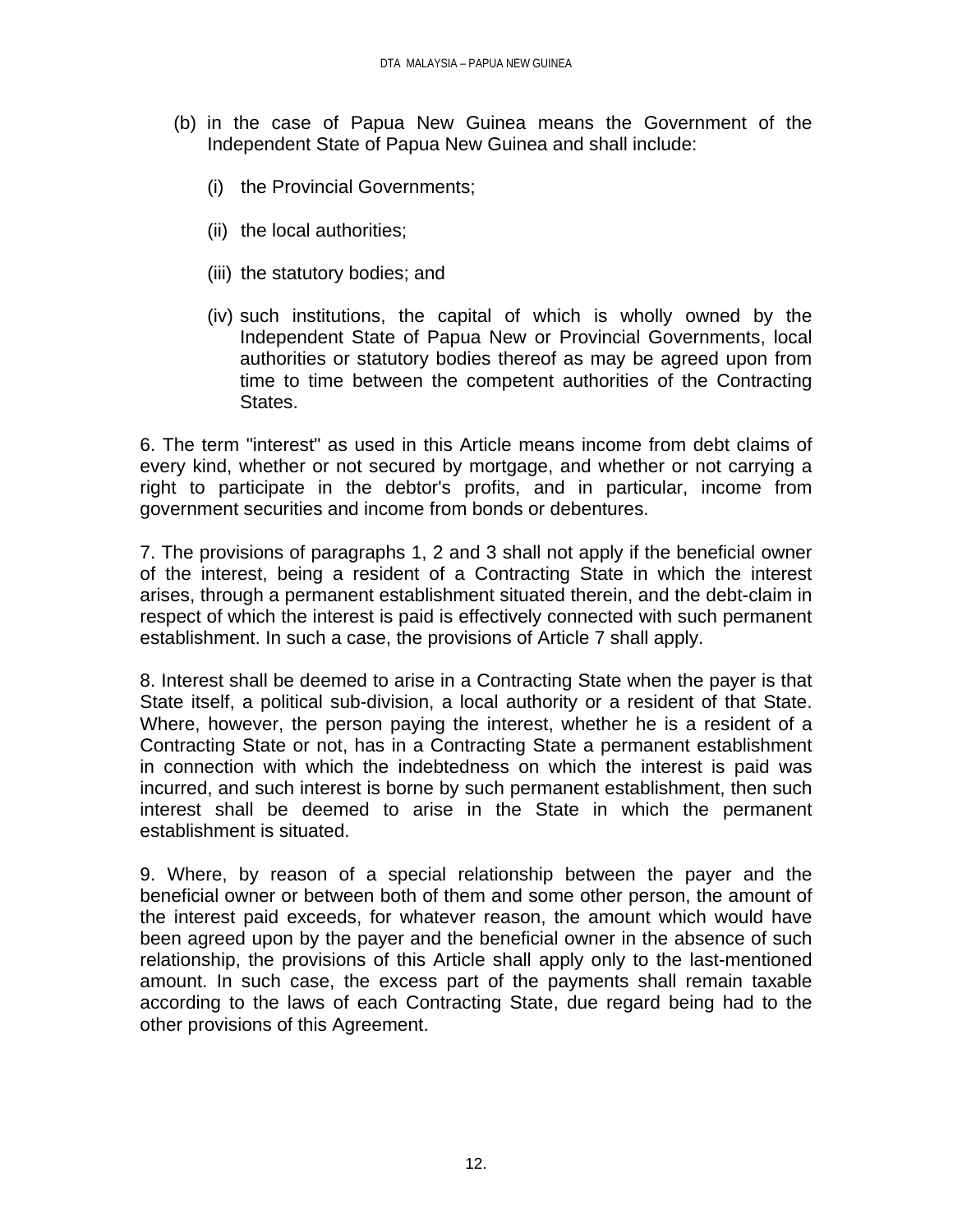10. The provisions of this Article shall not apply if the debt-claim in respect of which the interest is paid was created or assigned mainly for the purpose of taking advantage of this Article.

## Article 12 **ROYALTIES**

1. Royalties arising in a Contracting State and paid to a resident of the other Contracting State may be taxed in that other State.

2. However, such royalties may also be taxed in the Contracting State in which they arise and according to the laws of that State; but the tax so charged shall not exceed 10 per cent of the gross amount of the royalties.

3. The term "royalties" in this Article means payments or credits, whether periodical or not, and however described or computed, to the extent to which they are made as consideration for:

- (a) the use of, or the right to use, any copyright, patent, design or model, plan, secret formula or process, trademark, or other like property or right;
- (b) the use of, or the right to use, any industrial, commercial or scientific equipment;
- (c) the supply of scientific, technical, industrial or commercial knowledge or information;
- (d) the supply of any assistance that is ancillary and subsidiary to, and is furnished as a means of enabling the application or enjoyment of, any such property or right as is mentioned in subparagraph (a), any such equipment as is mentioned in subparagraph (b) or any such knowledge or information as is mentioned in sub-paragraph (c);
- (e) the use of or the right to use:
	- (i) motion picture films;
	- (ii) films or video tapes for use in connection with television; or
	- (iii) records, compact disks or tapes for use in connection with radio and television broadcasting; or
	- (iv) copyright of literary or artistic work;
	- (f) total or partial forbearance in respect of the use of supply of any property or right referred to in this paragraph.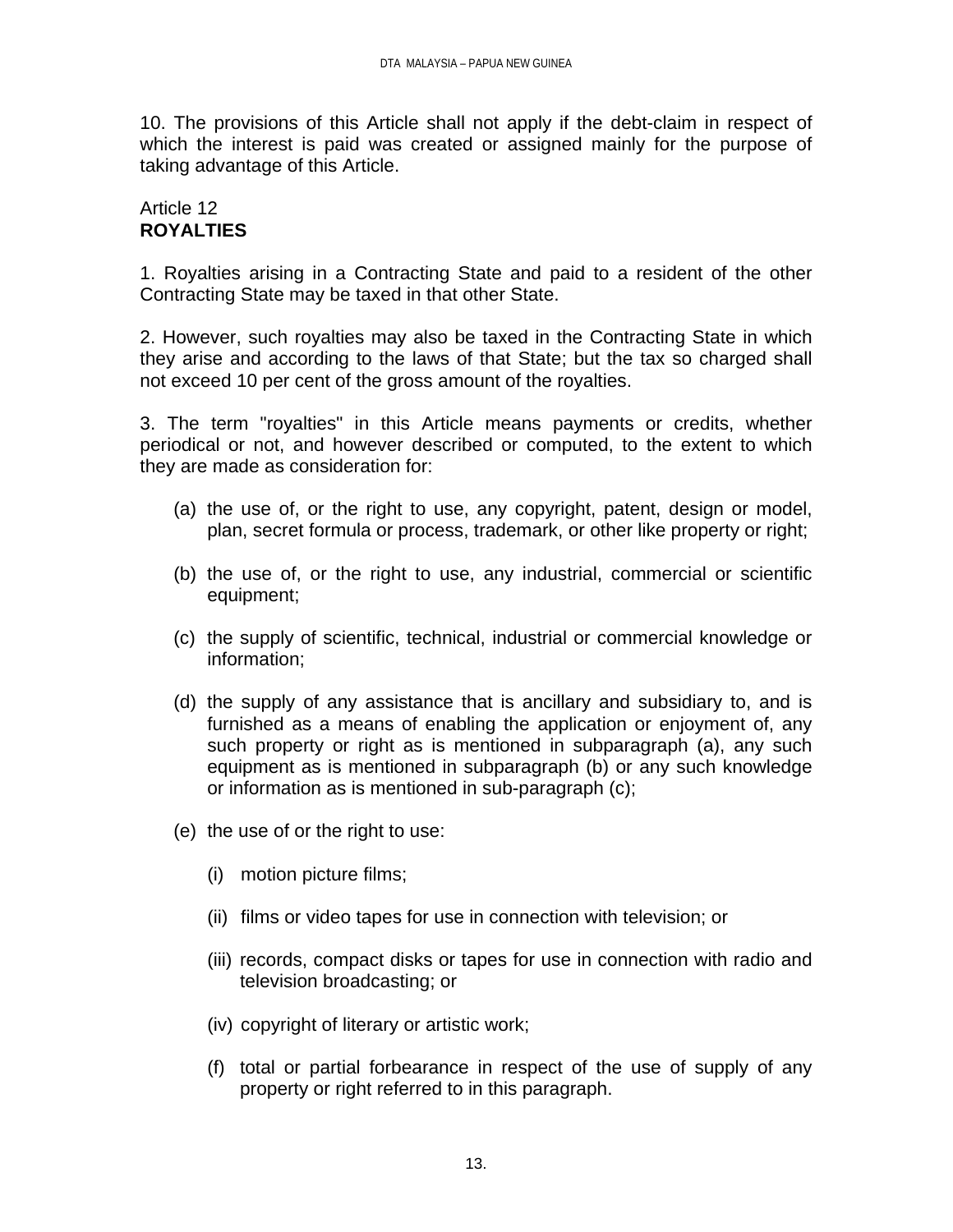4. The provisions of paragraphs 1 and 2 of this Article shall not apply if the beneficial owner of the royalties, being a resident of a Contracting State, carries on business in the other Contracting State in which the royalties arise, through a permanent establishment situated therein, or performs in that other State independent personal services and the right or property in respect of which the royalties are paid is effectively connected with such permanent establishment. In such case, the provisions of Article 7 or Article 14 of this Agreement, as the case may be, shall apply.

5. Royalties shall be deemed to arise in a Contracting State where the payer is that State itself, a political sub-division, a local authority or a resident of that State. Where, however, the person paying the royalties, whether he is a resident of a Contracting State or not, has in a Contracting State a permanent establishment in connection with which the obligation to pay the royalties was incurred and such royalties are borne by such permanent establishment, then such royalties shall be deemed to arise in the Contracting State in which the permanent establishment is situated.

6. Where, by reason of a special relationship between the payer and the beneficial owner or between both of them and some other person, the amount of the royalties paid exceeds, for whatever reason, the amount which would have been agreed upon by the payer and the beneficial owner in the absence of such relationship, the provisions of this Article shall apply only to the last-mentioned amount. In such case, the excess part of the payments shall remain taxable according to the laws of each Contracting State, due regard being had to the other provisions of this Agreement.

## Article 13 **TECHNICAL FEES**

1. Technical fee's arising in a Contracting State and paid to a resident of the other Contracting State may be taxed in that other State.

2. However, such technical fees may also be taxed in the Contracting State in which they arise and according to the law of that State; but where the beneficial owner of the technical fees is a resident of the other Contracting State the tax so charged shall not exceed 10 per cent of the gross amount of the technical fees.

3. The term "technical fees" as used in this Article means payments of any kind to any person, other than an employee of the person making the payment, in consideration for any services of a technical, managerial or consultancy nature.

4. The provisions of paragraph 1 of this Article shall not apply if the beneficial owner of the technical fees, being a resident of a Contracting State, carries on business in the other Contracting State, carries on business in the other Contracting State in which the technical fees arise, through a permanent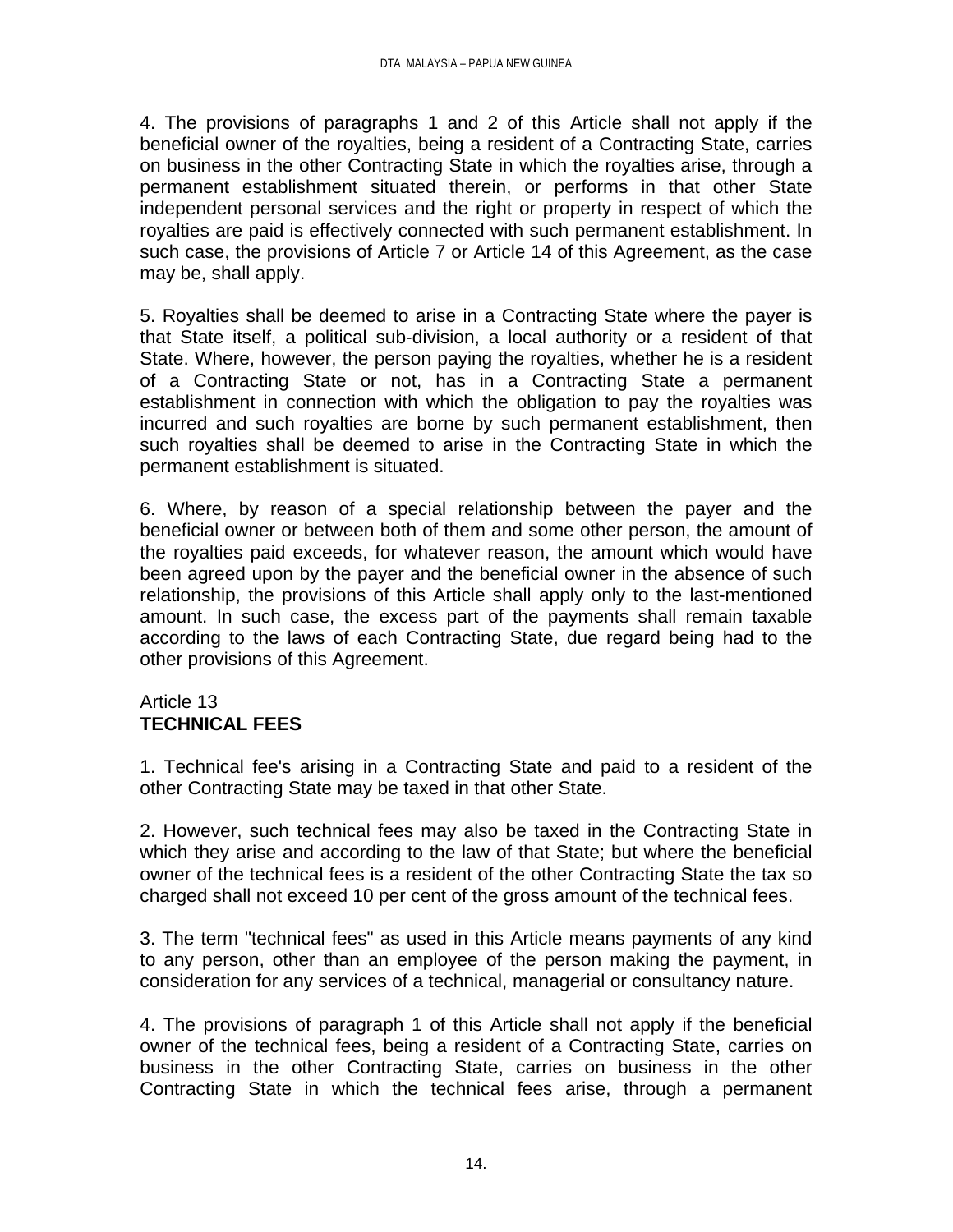establishment situated therein, and the technical fees are effectively connected with such permanent establishment. In such case the provisions of Article 7 of this Agreement, shall apply.

5. The provision of paragraph 1 also shall not apply if the beneficial owner of the technical fees, being a resident of a Contracting State, performs in that other State independent personal services covered under Article 14. In such case the provisions of Article 14 of this Agreement shall apply.

6. Technical fees shall be deemed to arise in a Contracting State where the payer is that State itself, a political sub-division, a local authority or a statutory body thereof, or a resident of that State. Where, however, the person paying the technical fees, whether he is a resident of a Contracting State or not, has in a Contracting State a permanent establishment in connection with which the obligation to pay the technical fees was incurred, and such technical fees are borne by such permanent establishment, then such technical fees shall be deemed to arise in the Contracting State in which the permanent establishment is situated.

7. Where, by reason of a special relationship between the payer and the beneficial owner or between both of them and some other person, the amount of the technical fees paid exceeds, for whatever reason, the amount which would have been agreed upon by the payer and the beneficial owner in the absence of such relationship, the provisions of this Article shall apply only to the lastmentioned amount. In such case, the excess part of the payments shall remain taxable according to the laws of each Contracting State, due regard being had to the other provisions of this Agreement.

#### Article 14

# **INDEPENDENT PERSONAL SERVICES**

1. Income derived by a resident of a Contracting State in respect of professional services or other activities of an independent character shall be taxable only in that State unless:

- (a) his stay in that other Contracting State exceeds six months in any calendar year. In that case so much of the income as is derived from his activities in that other Contracting State may be taxed in that State; or
- (b) the income is derived from a resident of that other Contracting State or a permanent establishment in the other Contracting State and exceeds an amount of 5000 United States Dollars or its equivalent in Malaysian Ringgit or Papua New Guinea Kina in any calendar year. In that case so much of the income as is derived from his activities in that other Contracting State may be taxed in that State.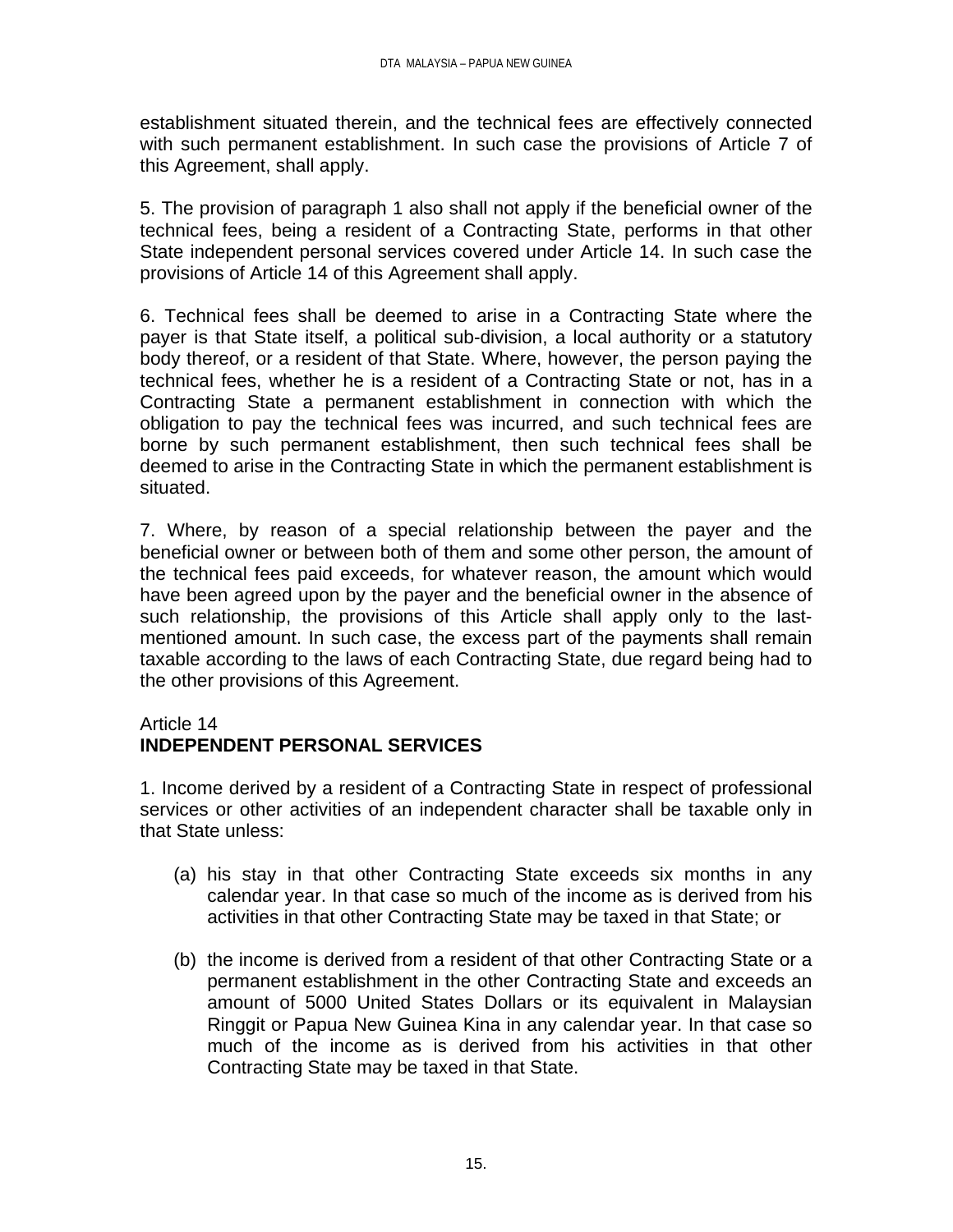2. The term "professional services" includes especially independent scientific, literary, artistic, educational or teaching activities as well as the independent activities of physicians, lawyers, engineers, architects, dentists and accountants.

### Article 15 **DEPENDENT PERSONAL SERVICES**

1. Subject to the provisions of Articles 16, 18, 19 and 20 of this Agreement, salaries, wages, gratuities and other similar remuneration derived by a resident of a Contracting State in respect of an employment shall be taxable only in that State unless the employment is exercised in the other Contracting State. If the employment is so exercised, such remuneration as is derived therefrom may be taxed in that other State.

2. Notwithstanding the provisions of paragraph 1 of this Article, remuneration derived by a resident of a Contracting State in respect of an employment exercised in the other Contracting State shall be taxable only in the firstmentioned State if:

- (a) the recipient is present in the other Contracting State for a period or periods not exceeding in the aggregate six months in any calendar year; and
- (b) the remuneration is paid by, or on behalf of, an employer who is not a resident of the other State; and
- (c) the remuneration is not borne by a resident or a permanent establishment which the employer has in the other State.

3. Notwithstanding the preceding provisions of this Article, remuneration in respect of an employment exercised aboard a ship or aircraft operated in international traffic by an enterprise of a Contracting State may be taxed in that State.

# Article 16 **DIRECTORS' FEES**

Directors' fees and other similar payments derived by a resident of a Contracting State in his capacity as a member of the board of directors of a Company which is resident of the other Contracting State may be taxed in that other State.

# Article 17 **ARTISTES AND ATHLETES**

1. Notwithstanding the provisions of Article 14 and Article 15 of this Agreement, income derived by a resident of a Contracting State as an entertainer, such as a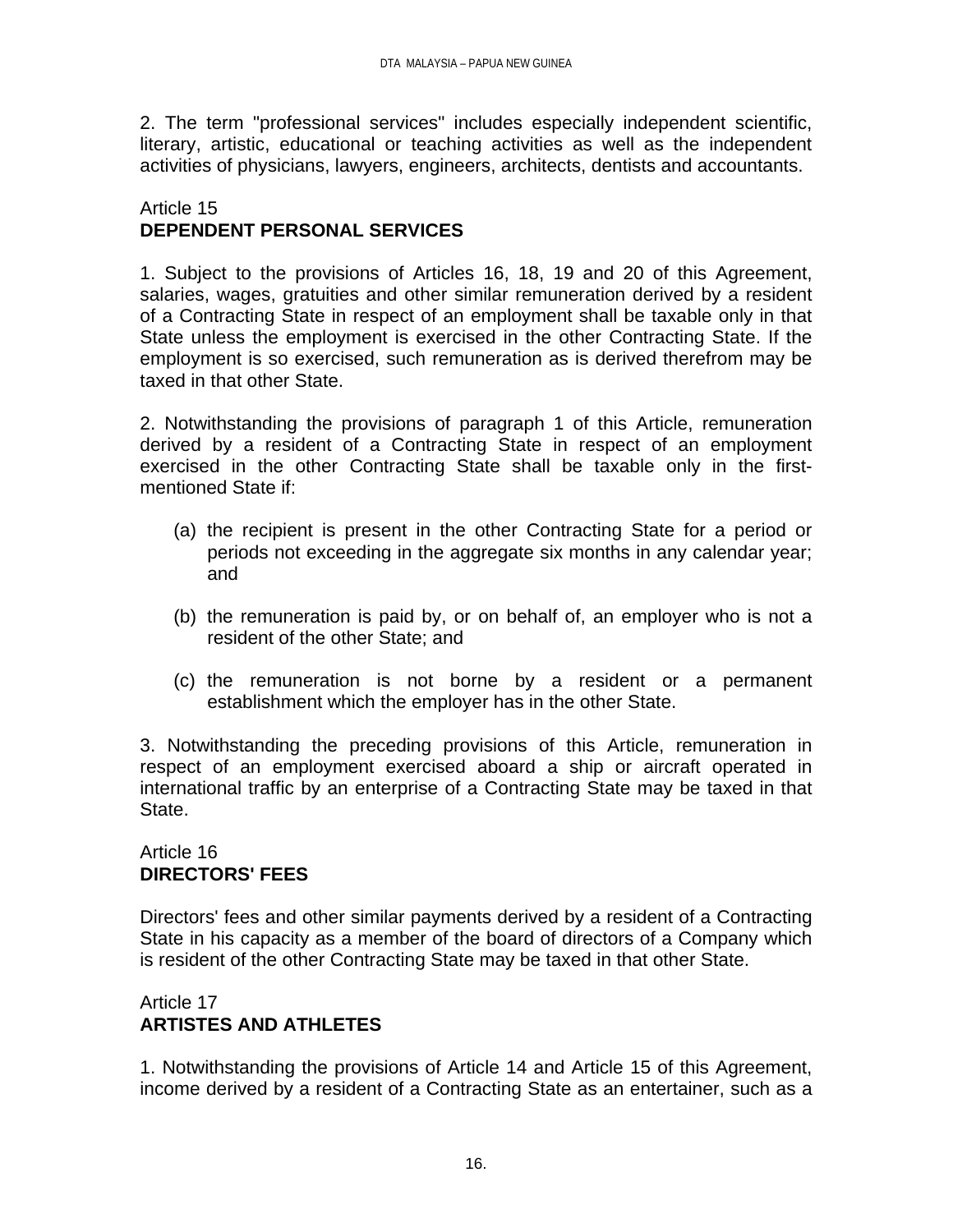theatre, motion picture, radio or television artiste, or a musician, or as an athlete, from his personal activities as such exercised in the other Contracting State, may be taxed in that other State.

2. Where income in respect of personal activities exercised by an entertainer or an athlete in his capacity as such accrues not to the entertainer or an athlete himself but to another person, that income may, notwithstanding the provisions of Articles 7, 14 and 15 of this Agreement, be taxed in the Contracting State in which the activities of the entertainer or athlete are exercised.

3. The provisions of paragraphs 1 and 2 shall not apply to remuneration or profits derived from activities exercised in a Contracting State if the visit to that state is directly or indirectly supported wholly or substantially from the public funds of the other Contracting State, a political subdivision, or a local authority.

### Article 18 **PENSIONS AND ANNUITIES**

1. Subject to the provisions of paragraph 2 of Article 19, any pensions and other similar remuneration for past employment or any annuity arising in a Contracting State and paid to a resident of the other Contracting State shall be taxable only in that other State.

2. The term "annuity" includes a stated sum payable periodically at stated times, during life or during a specified or ascertainable period of time, under an obligation to make the payments in return for adequate and full consideration in money or money's worth.

### Article 19 **GOVERNMENT SERVICE**

1. (a) Remuneration, other than a pension, paid by a Contracting State or political subdivision or a local authority or a statutory body thereof to any individual in respect of services rendered to that state or political subdivision or a local authority or statutory body thereof shall be taxable only in that State.

(b) However, such remuneration shall be taxable only in the other Contracting State if the services are rendered in that other State and the recipient is a resident of that other State who:

- (i) is a national of that other State; or
- (ii) did not become a resident of that other State solely for the purpose of performing the services.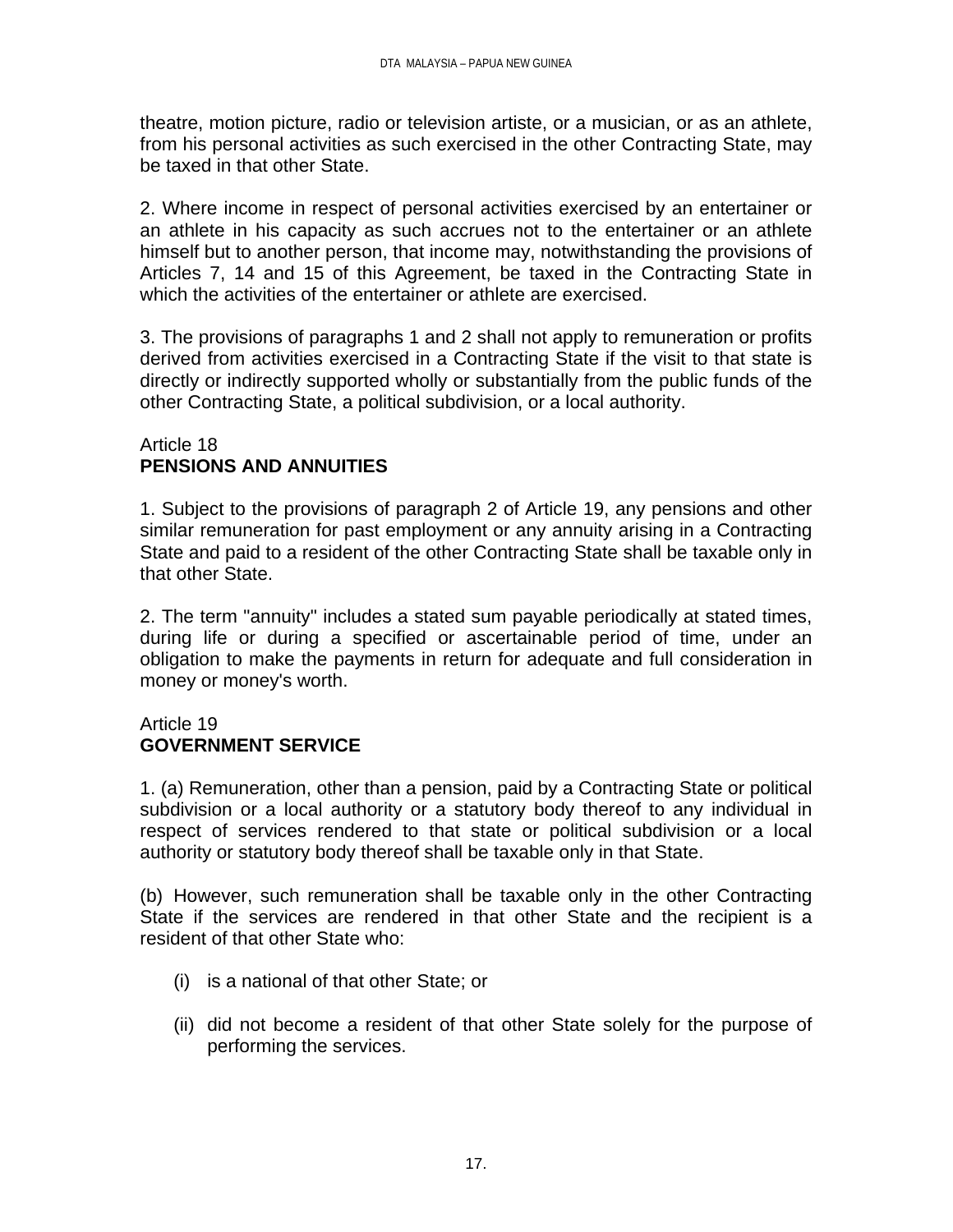2. Any pension paid by, or out of funds created by, a Contracting State, a political subdivision or a local authority or a Statutory body thereof to any individual in respect of services rendered to that State, political subdivision, local authority or statutory body thereof shall be taxable only in that State.

3. The provisions of Articles 15, 16, and 18 shall apply to remuneration or pensions in respect of services rendered in connection with any trade or business carried on by a Contracting State, a political subdivision or a local authority or a statutory body thereof.

#### Article 20 **STUDENTS AND TRAINEES**

1. An individual who is a resident of a Contracting State immediately before making a visit to the other Contracting State and is temporarily present in the other State solely:

- (a) as a student at a recognised university, college, school or other similar recognised educational institution in that other State;
- (b) as a business or technical apprentice; or
- (c) as a recipient of a grant, allowance or award for the primary purpose of study, research or training from the government of either State or from a scientific, educational, religious or charitable organisation or under a technical assistance programme entered into by the Government of either State, shall be exempt from tax in that other State on:
	- (i) all remittances from abroad for the purposes of his maintenance, education, study, research or training;
	- (ii) the amount of such grant, allowance of award; and
	- (iii) any remuneration not exceeding 2500 United States Dollars (or its equivalent in Malaysian Ringgit or Papua New Guinea Kina) per annum in respect of services in that other State provided the services are performed in connection with his study, research or training or are necessary for the purposes of his maintenance.

## Article 21

# **TEACHERS AND RESEARCHERS**

1. An individual who is a resident of a Contracting State immediately before making a visit to the other Contracting State, and who, at the invitation of any university, college or other similar educational institution, visits that other State for a period not exceeding two years solely for the purpose of teaching or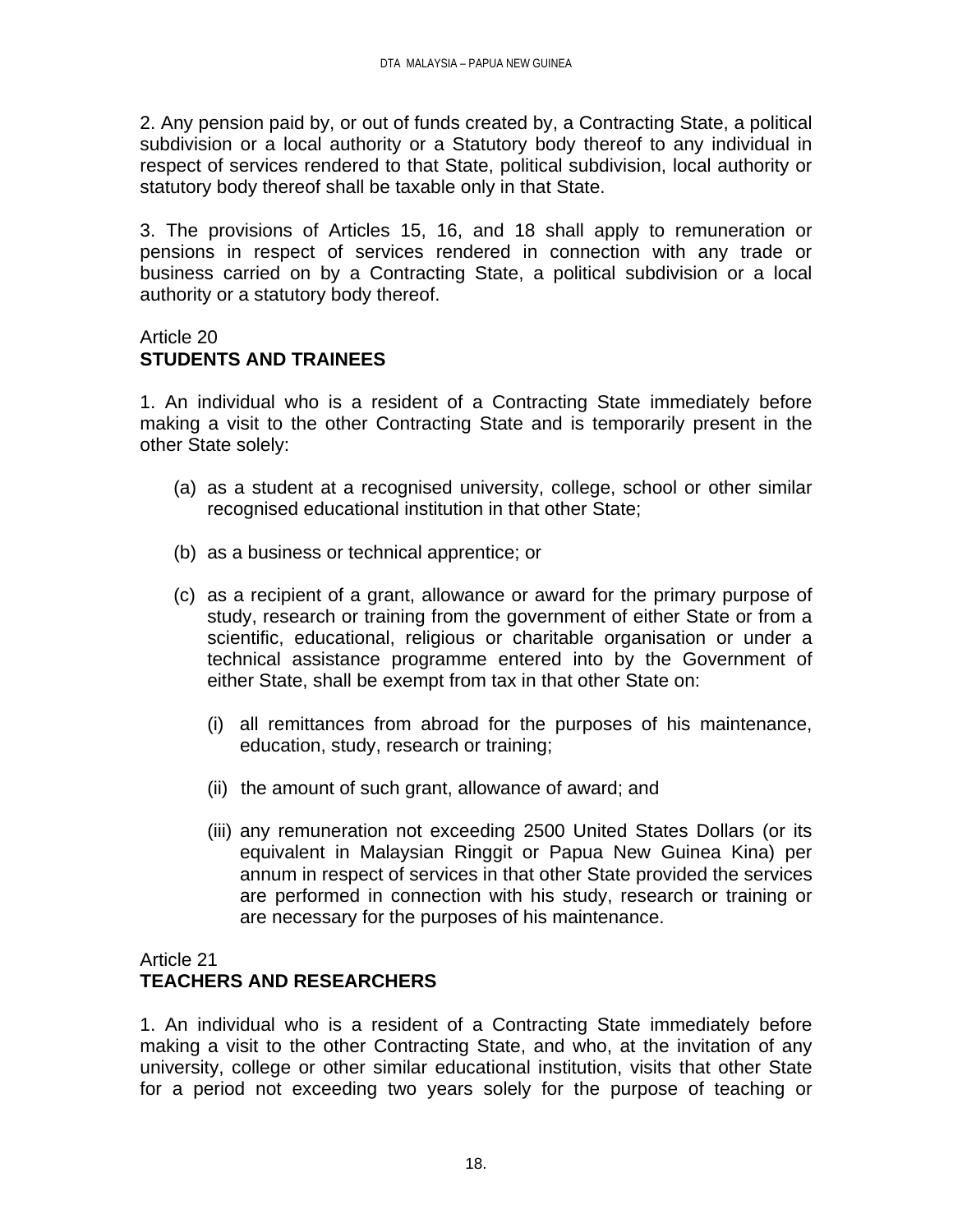research or both at such educational institutional shall be exempt from tax in that other State on any remuneration for such teaching or research which is subject to tax in the first-mentioned Contracting State.

2. This Article shall not apply to income from research if such research is undertaken primarily for the private benefit of a specific person or persons.

### Article 22 **INCOME NOT EXPRESSLY MENTIONED**

1. Items of income of a resident of one of the Contracting States which are not expressly mentioned in the foregoing Articles of this Agreement shall be taxable only in that State.

2. However, any such income derived by a resident of one of the Contracting States from sources in the other Contracting State may also be taxed in that other State.

### Article 23 **ELIMINATION OF DOUBLE TAXATION**

1. Subject to the laws of Malaysia regarding the allowance as a credit against Malaysian tax of tax payable in any country other than Malaysia, Papua New Guinea and in accordance with this Agreement by a resident of Malaysia in respect of income derived from Papua New Guinea shall be allowed as a credit against Malaysian tax payable in respect of that income. Where such income is a dividend paid by a company which is a resident of Papua New Guinea to a company which is a resident of Malaysia and which own not less than 15 per cent of the voting shares of the company paying the dividend, the credit shall take into account Papua New Guinea tax payable by that company in respect of its income out of which the dividend is paid. The credit shall not, however, exceed that part of the Malaysian tax, as computed before the credit is given, which is appropriate to such item of income.

2. For the purposes of paragraph 1 of this Article, the term "Papua New Guinea tax payable" shall be deemed to include any amount which would have been payable as Papua New Guinea tax for any year but for an exemption or reduction of tax granted for that year on any part thereof under any of the following provisions of Papua New Guinea law:

(a) Sections 35(2) (a) and (c), 45B(1) or (2), 45L, 46B, 72A(3) or (4), 72C(4) or (5), 73(9), 97 or 97A of the Papua New Guinea Income Tax Act 1959 as amended, insofar as those provisions were in force on, and have not been modified since, the date of signature of this Agreement, or have been modified only in minor respects so as not to affect their general character; or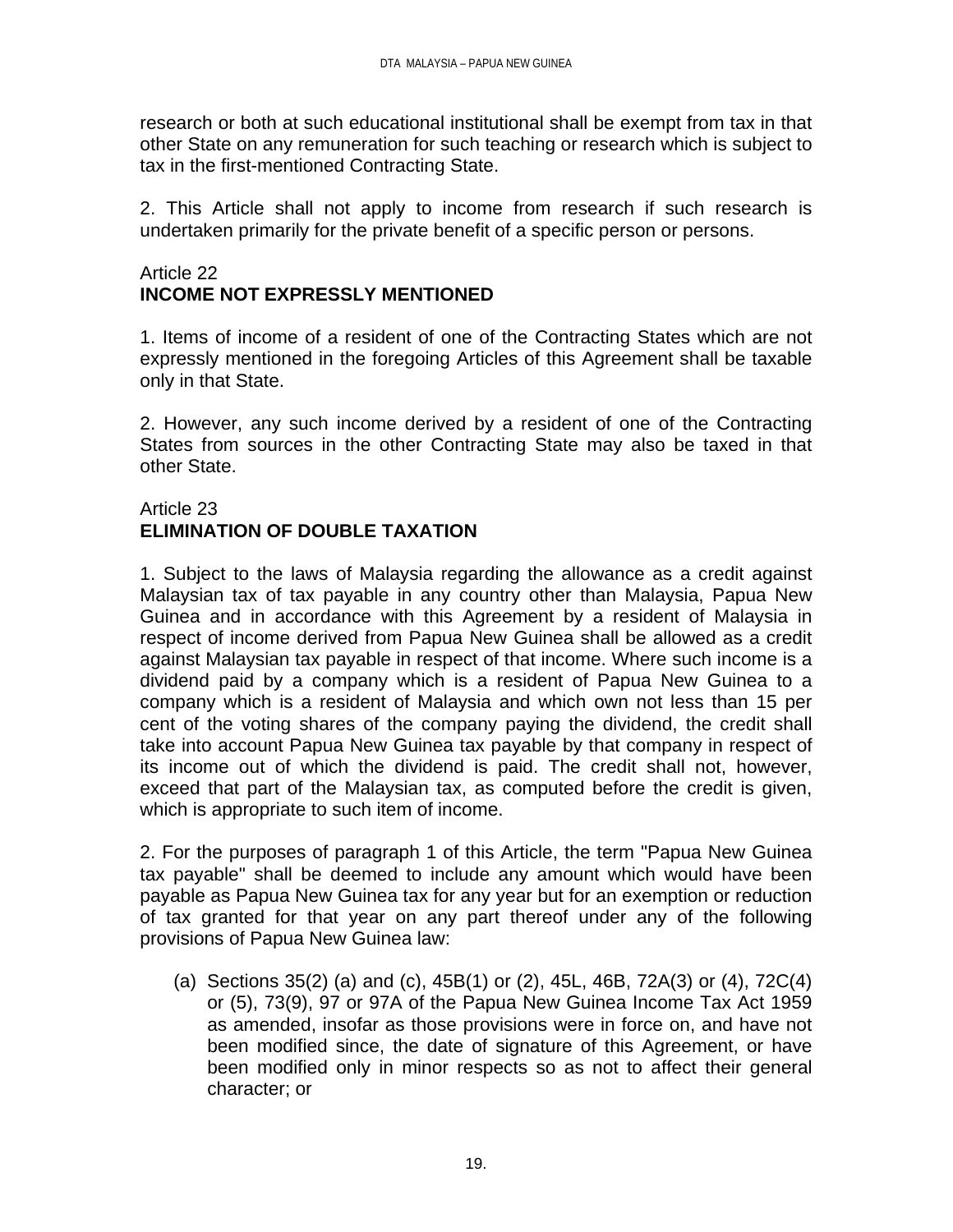- (b) Sections 18 and 21(4) of the Industrial Development (Incentives to Pioneer Industries) Act of 1990;
- (c) Any other provision which may subsequently be made granting an exemption or reduction of tax which is agreed by the competent authorities of the Contracting States to be of a substantially similar character, if it has not been modified thereafter or has been modified only in minor respects so as not to affect its general character.

3. Subject to the provisions of the law of Papua New Guinea from time to time in force which relate to the allowance of a credit against Papua New Guinea tax of tax paid in a country outside Papua New Guinea (which shall not affect the general principle hereof), tax paid under the law of Malaysia and in accordance with this Agreement, whether directly or by deduction, in respect of income derived by a person who is a resident of Papua New Guinea for the purposes of the law of Papua New Guinea relating to Papua New Guinea tax from sources in Malaysia (not including, in the case of a dividend, tax paid in respect of the profits out of which the dividend is paid) shall be allowed as a credit against Papua New Guinea tax payable in respect of that income.

4. For the purposes of paragraph 3, the term "Malaysian tax payable" shall be deemed to include Malaysian tax which would, under the laws of Malaysia and in accordance with this Agreement, have been payable on:

- (a) any income derived from sources in Malaysia had the income not been tax at a reduced rate or exempted from Malaysian tax in accordance with:
	- (i) sections 54A, 60A, 60B and Schedule 7A of the Income Tax Act 1967 of Malaysia; or
	- (ii) sections 22, 23, 29, 35 and 37 of the Promotion of Investments Act 1986 of Malaysia, so far as they were in force on the date of signature of this Agreement; or
	- (iii) any other provisions which may subsequently be introduced in Malaysia in modification of, or in addition, to, the investment incentives laws so far as they are agreed by the competent authorities of the Contracting States to be of a substantially similar character; and
- (b) interest to which paragraph 3 of Article 11 applies had that interest not been exempted from Malaysian tax in accordance with that paragraph.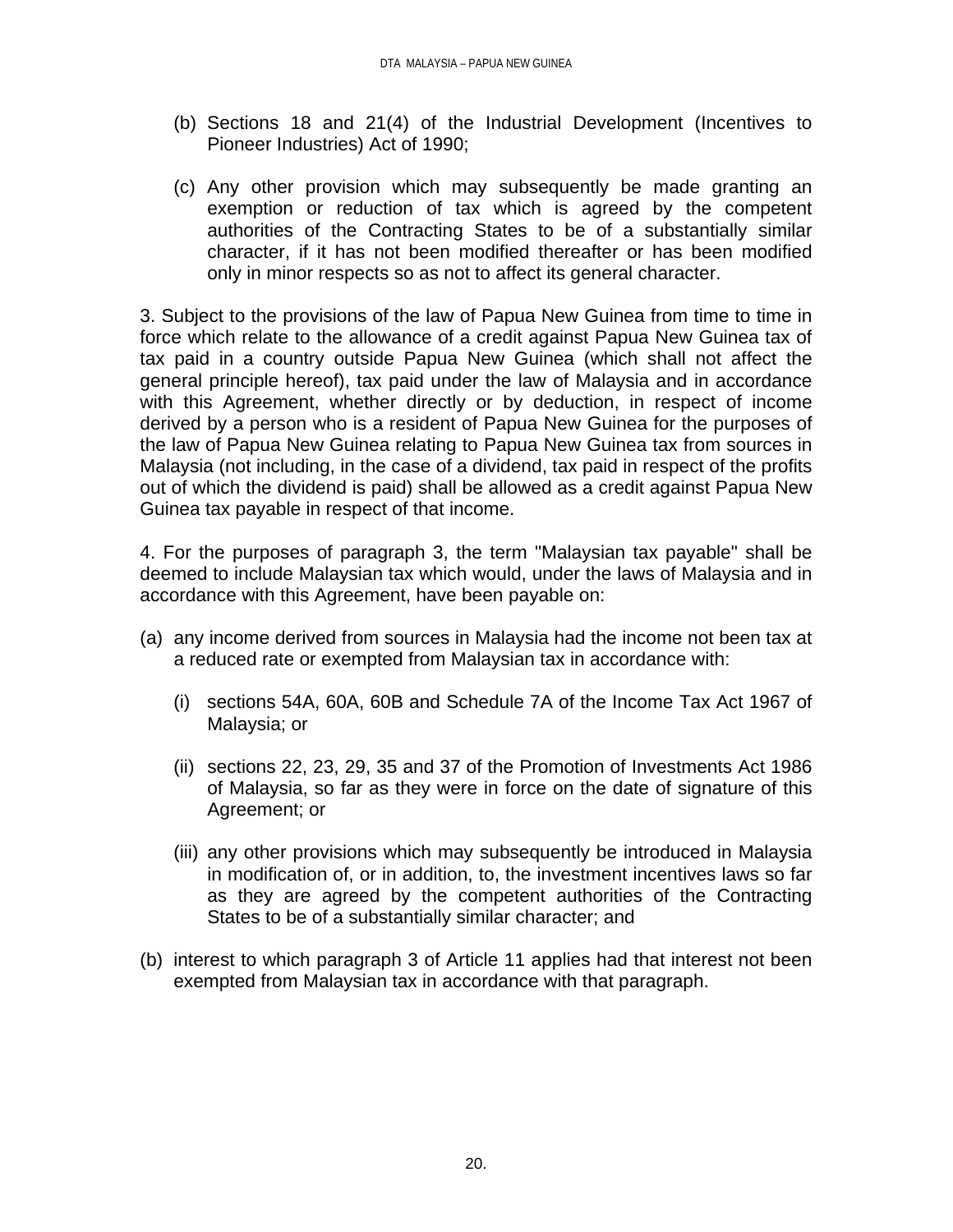### Article 24 **LIMITATION OF RELIEF**

Where under any provision of this Agreement any income is relieved from tax in a Contracting State and, under the law in force in the other Contracting State a person, in respect of that income, is subject to tax by reference to the amount thereof which is remitted to or received in that other Contracting State and not by reference to the full amount thereof, then the relief to be allowed under this Agreement in the first-mentioned Contracting State shall apply only to so much of the income as is remitted to or received in the other Contracting State.

### Article 25 **NON-DISCRIMINATION**

1. The nationals of a Contracting State shall not be subjected in the other Contracting State to any taxation or any requirement connected therewith which is other or more burdensome than the taxation and connected requirements to which nationals of that other State in the same circumstances are or may be subjected.

2. The taxation on a permanent establishment which an enterprise of a Contracting State has in the other Contracting State shall not be less favourably levied in that other State than the taxation levied on enterprises of that other State carrying on the same activities.

3. Enterprises of a Contracting State, the capital of which is wholly or partly owned or controlled, directly or indirectly, by one or more residents of the other Contracting State, shall not be subjected in the first-mentioned State to any taxation or requirement connected therewith which is other or more burdensome than the taxation and connected requirements to which other similar enterprises of that first-mentioned State are or may be subjected.

4. Nothing in this Article shall be construed as obliging:

- (a) a Contracting State to grant to individuals who are resident of the other Contracting State any personal allowances, reliefs and reductions for tax purposes on account of civil status or family responsibilities which it grants to its own residents;
- (b) Malaysia to grant to nationals of Papua New Guinea not resident in Malaysia those personal allowances, reliefs and reductions for tax purposes which are by law available on the date of signature of this Agreement only to nationals of Malaysia who are not resident in Malaysia.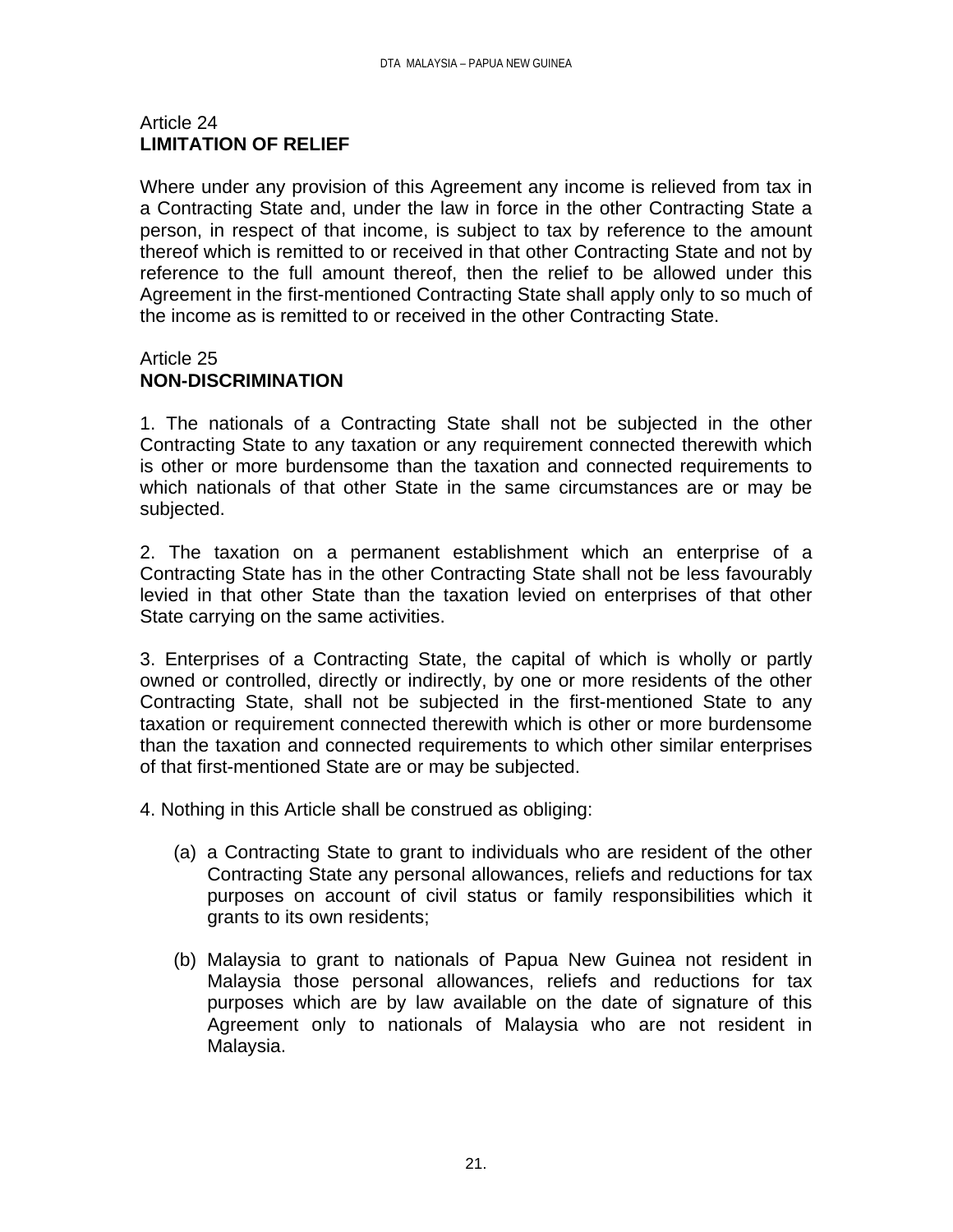5. Nothing in this Article shall be construed so as to prevent either Contracting State from limiting to its nationals the employment of tax incentives to promote economic development in that State.

6. In this Article, the term "taxation" means taxes to which this Agreement applies.

# Article 26 **MUTUAL AGREEMENT PROCEDURE**

1. Where a resident of a Contracting State considers that the actions of one or both of the Contracting States result or will result for him in taxation not in accordance with this Agreement, he may, notwithstanding the remedies provided by the taxation laws of those States, present his case to the competent authority of the State of which he is a resident or, if his case comes under paragraph 1 of Article 25, to that of the State of which he is a national. The case must be presented within three years from the first notification of the action resulting in taxation not in accordance with the provisions of this Agreement.

2. The competent authority shall endeavour, if the claim appears to it to be justified and if it is not itself able to arrive at a satisfactory solution, to resolve the case by mutual agreement with the competent authority of the other Contracting State, with a view to the avoidance of taxation not in accordance with this agreement.

3. The competent authorities of the Contracting States shall endeavour to resolve by mutual agreement any difficulties or doubts arising as to the interpretation or application of this Agreement.

4. The competent authorities of the Contracting States may communicate with each other directly for the purpose of reaching an agreement on the preceding paragraphs.

### Article 27 **EXCHANGE OF INFORMATION**

1. The competent authorities of the Contracting State shall exchange such information as is necessary for the carrying out of the provisions of this Agreement or for the prevention or detection of evasion or avoidance of taxes covered by this Agreement. Any information so exchanged shall be treated as secret and shall be disclosed only to persons or authorities (including a court or reviewing authority) concerned with the assessment, collection, enforcement or prosecution in respect of, or the determination of appeals in relation to, the taxes which are the subject of this Agreement.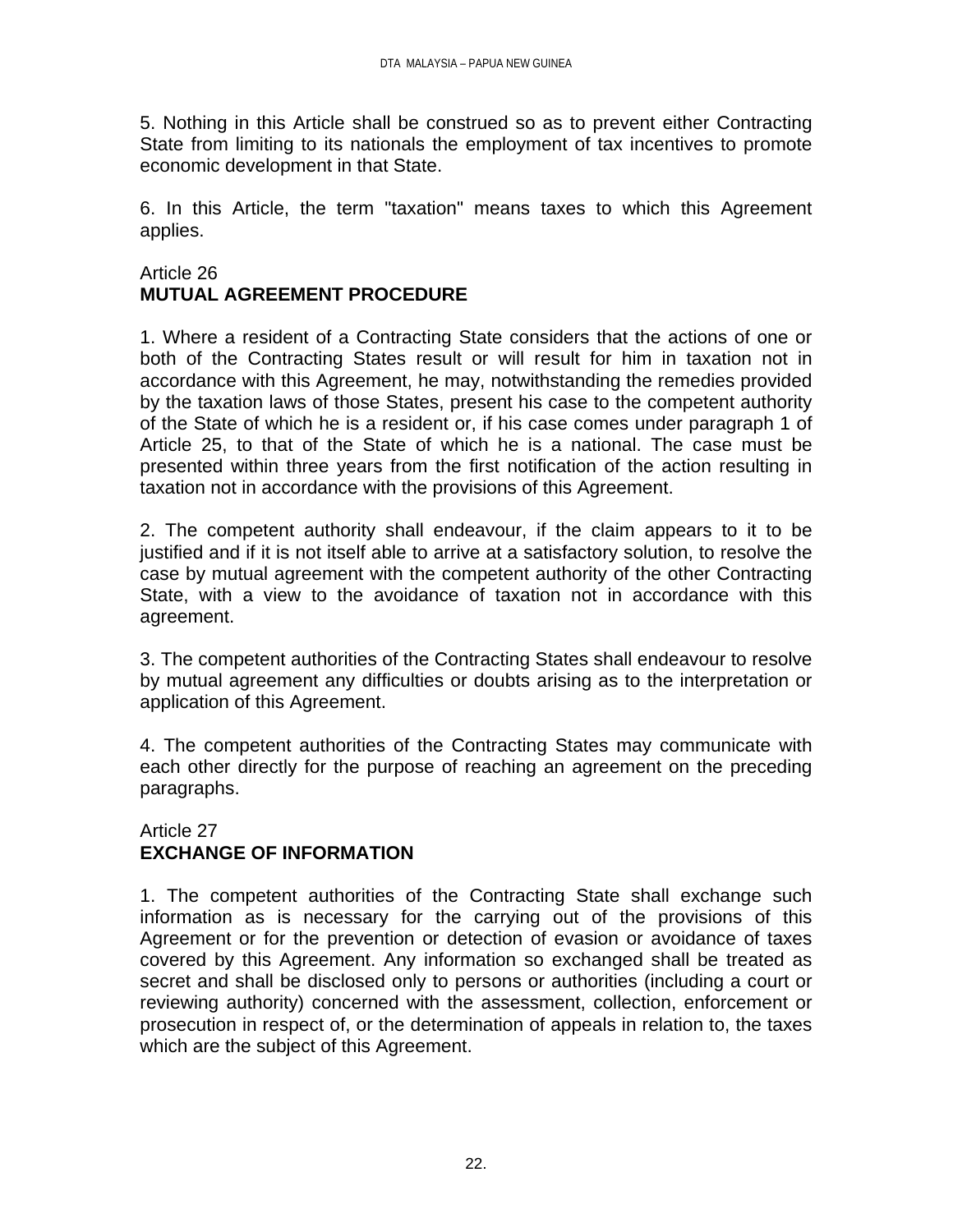2. In no case shall the provisions of paragraph 1 of this Article be construed so as to impose on the competent authority of either Contracting State the obligation:

- (a) to carry out administrative measures at variance with the laws and administrative practice prevailing in either Contracting State;
- (b) to supply information which is not obtainable under the laws or in the normal course of the administration of either Contracting State;
- (c) to supply information which would disclose any trade, business industrial, commercial or professional secret or trade process, or information, the disclosure of which would be contrary to public policy.

### Article 28 **DIPLOMATIC AND CONSULAR OFFICERS**

Nothing in this Agreement shall affect the fiscal privileges of diplomatic or consular officers under the general rules of international law or under the provisions of special agreements.

# Article 29 **ENTRY INTO FORCE**

Each of the Contracting States shall notify to the other the completion of the procedures required by its law for the bringing into force of this Agreement. This Agreement shall enter into force on the date of the later of these notifications and shall thereupon have effect:

- (a) in Malaysia
	- (i) as respects Malaysian tax for the year of assessment beginning on the first day of January 19.., and subsequent years of assessment;
- (b) in Papua New Guinea:
	- (i) in respect of withholding tax on income that is derived by a nonresident, in relation to income derived on or after 1 January in the calendar year next following that in which the later of these notifications is given;
	- (ii) in respect of other Papua New Guinea tax, in relation to income of any year of income beginning on or after 1 January in the calendar year next following that in which the later of these notifications is given.